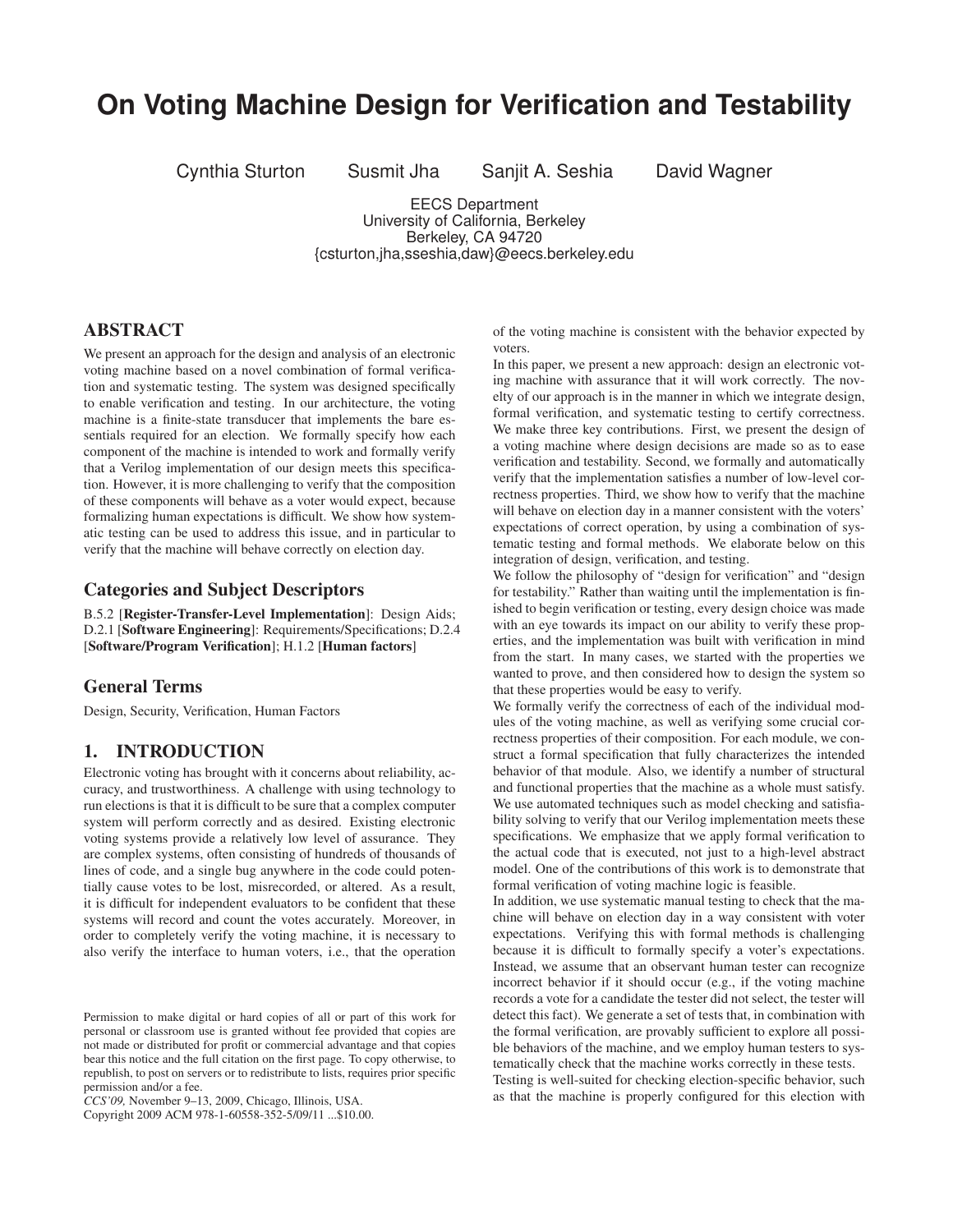the correct set of contests and candidates. However, a limitation of conventional testing is that exhaustive testing takes too long (e.g. exponential time), so in practice testing can only find bugs; it cannot guarantee their absence. Perhaps surprisingly, we show that this limitation of testing can be eliminated if testing is combined with a limited amount of formal verification and if the machine is designed appropriately. In particular, we show that for an election with  $N$  contests in which each contest involves selecting one out of k candidates, we can verify correctness with just  $O(kN)$  tests, instead of the  $\Omega(k^N)$  tests exhaustive testing would require.

The kind of voting machine that we focus on in this paper is known as a direct-recording electronic (DRE) voting machine. A DRE voting machine is one where voters interact with the machine to make their selections and then the votes are recorded electronically. The most familiar example is a touchscreen voting machine, where the voter interacts with a graphical user interface displayed on the screen by software running on the voting machine. The voter presses at various locations on the screen to register her selections, and the voting software records the voter's selections once she is ready to cast her ballot. DREs are widely deployed throughout the US: for instance, in 2008 DREs were used by approximately 33% of registered voters [2].

DRE's are commonly thought to be large, complex machines, but we demonstrate that a small finite-state machine is sufficient to build a functional DRE. Our design is a finite-state machine that implements a bare-bones, stripped-down DRE. We implement the machine directly in hardware, in custom Verilog code, so that there is no operating system or runtime to verify. At present, one limitation of our implementation is that it supports only the minimum functionality needed to conduct an election, and does not support many features typically found in today's deployed DREs. However, using this stripped-down version helps to enable verification and has the added benefit that the complete state machine can be "held in your head", allowing for better design decisions than can be commonly achieved in commodity software.

In order to deem an electronic voting system secure, one must consider everything from the machine on which users make their selections and the tabulator that counts votes to the poll workers on election day and the layout of the polling place [16]. Our goal in this work is to provide a provably correct electronic voting machine that can provide a foundation for secure elections. We do not claim that a provably correct voting machine is sufficient for a secure voting system, but it is certainly necessary.

The paper is structured as follows. We mathematically specify the intended behavior of the machine in Section 2. We describe the design principles and architecture of our voting machine in Section 3, the implementation in Section 4 and then discuss in Sections 5 and 6 how we formally verified that the components of the implementation met their specifications. Section 7 explains how we use systematic testing to check that the composed machine behaves as desired. Finally, we conclude the paper with a discussion of related work and limitations of our approach.

## **2. SPECIFICATION**

In order to validate a voting machine and guarantee its correctness, we need to formalize the specifications and properties that we are trying to prove. We focus on four verification goals:

- 1. Each individual component of the voting machine must work correctly (i.e., meet its specification) when considered in isolation;
- 2. When these components are composed, the resulting machine must satisfy certain behavioral properties that we would expect a correct voting machine to satisfy;
- 3. The voting machine must be structured in a way that makes our use of systematic testing sound; and,
- 4. When configured with a particular election definition file, the voting machine must display and allow selection of candidates in accordance with the election definition, and must behave and record votes in a way consistent with what a typical human voter would expect.

The first three are properties of the voting machine's design alone and thus can be verified once and for all, without any electionspecific information. The fourth is election-specific and, in our approach, must be verified separately for each election.

To enable verification of the first three goals above, our specification includes the following three parts:

- for each component of the voting machine, a formal specification of the desired behavior of that component;
- behavioral properties of the voting machine, specified as statements in some formal logic; and,
- structural properties, specifying which input variables and state variables each state variable can depend upon.

Sections 3.2, 3.3, and 3.4 formalize these parts of the specification. In our approach, these are verified using formal verification techniques, namely, model checking [7] and satisfiability checking [32].

This leaves the question of how to formalize our fourth verification goal: that the voting machine must behave consistently with human expectations. This is much more difficult to cleanly specify in a precise, mathematical manner. For instance, if there is a rectangular region on the screen that displays "Thomas Jefferson" in some readable font, a human might expect that pressing that portion of the screen would select Jefferson, causing Jefferson's name to be highlighted and eventually causing a vote to be recorded for Jefferson if no other selection is subsequently made in this contest. However, because it involves semantic interpretation of the contents of a particular screen image by a human it is not clear how to specify this expected behavior in a precise, mathematical fashion. For instance, given a bitmap image, mechanically recognizing which portions of the screen a human would expect to correspond to a touchable region might require non-trivial image processing; moreover, mechanically determining that the touchable region should be associated with Thomas Jefferson might require OCR and other complex computation. Formalizing these kinds of human expectations in a formal logic would be horribly messy, and probably error-prone as well.

We take a different approach: we involve humans in the validation process. In particular, we ask human voters to cast test votes on the voting machine during pre-election testing. We ask them to check that the machine seems to be working correctly and recording their votes accurately. We assume that if the machine behaves in a way inconsistent with their expectations, they will notice and complain. Consequently, if the voting machine passes all of these tests, then at least we know that the voting machine has behaved in a way consistent with human expectations during those tests. We assume the voting machine will be used in the election only if it passes all of these tests.

In addition, we formally verify that the voting machine behaves deterministically. This ensures that the voting machine will behave the same way on election day as it did in pre-election testing. So, if a real voter interacts with the machine on election day in exactly the same way as some tester did during pre-election testing, then we can be confident that the machine will behave correctly and will record the voter's vote in accordance with the voter's intentions.

However, this alone is not enough to provide useful guarantees in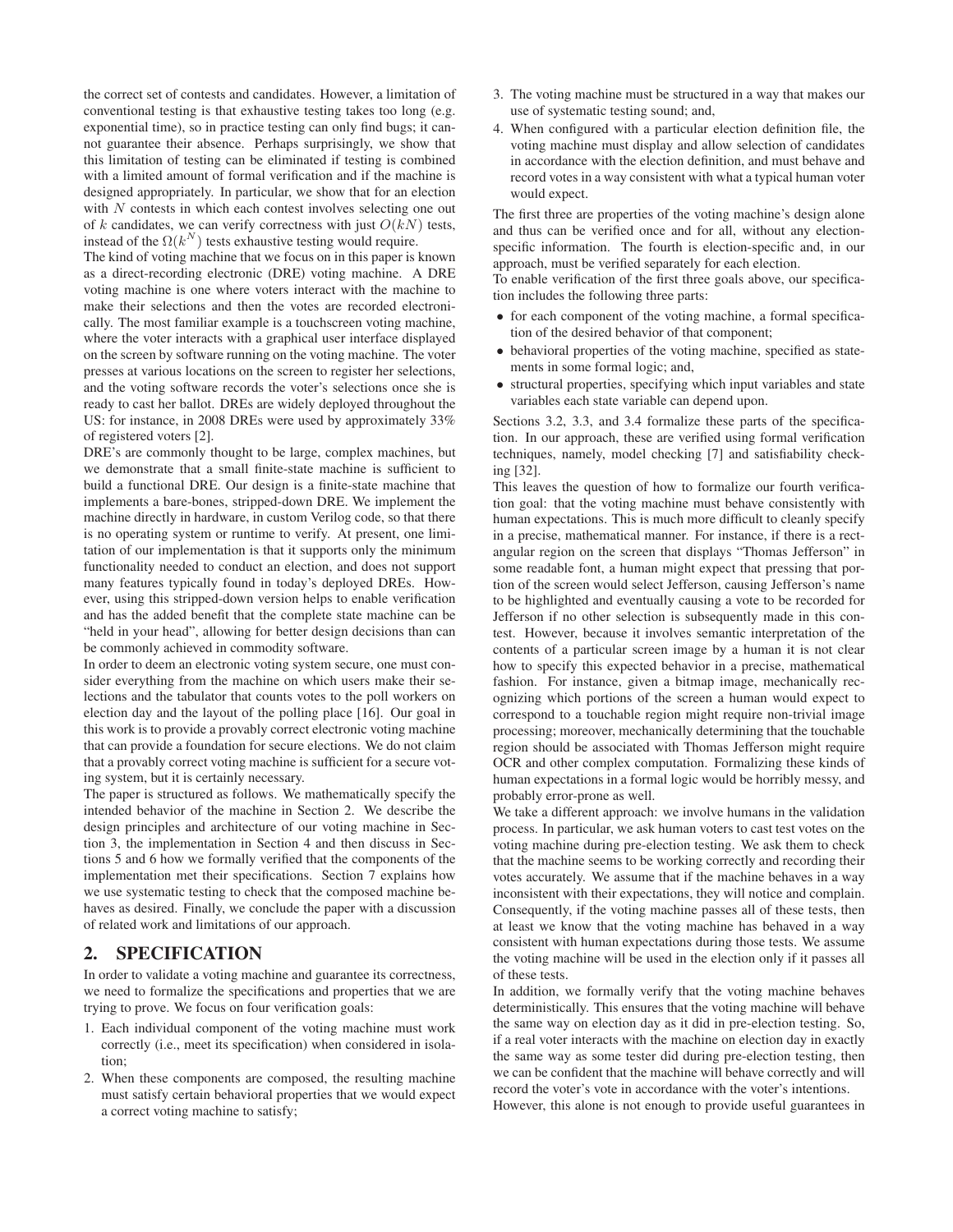practice, because the number of tests needed to exhaustively test all possible machine behaviors is astronomically large. For instance, in an election with  $N$  contests and  $k$  choices in each contest, the number of different ways to vote (assuming voters are only allowed to vote for a single candidate in each contest) is  $k^N$ , an exponential function of  $N$ . Taking into account the possibility to change one's selections in a contest as many times as one likes, the number of ways to interact with the voting machine becomes infinitely large. Clearly, we cannot exhaustively try all of these possibilities in preelection testing: we need something more selective.

Our approach involves conducting many fewer tests: something like  $O(kN)$  tests. We prove that, if the machine behaves as expected in each of these tests, then it will behave as expected for every possible interaction. Of course, this does not follow in general: for any fixed set of tests, one can devise a machine that works correctly on those tests but behaves incorrectly on some other interaction. We are able to show that if the voting machine has a particular structure, then a limited number of tests suffice.

Very roughly speaking, if the state and behavior for each contest is independent of the state of all other contests, it suffices to choose a test suite that attains 100% transition coverage in each individual contest and of navigation between contests, rather than 100% coverage of the whole voting machine's statespace. This can be achieved with  $O(k)$  tests per contest, since the state space in a single contest is only of size  $O(k)$  (whereas the statespace for the entire voting machine has size  $O(k^N)$  and thus would require exponentially many tests to fully cover).

Therefore, we must verify that our voting machine has the appropriate structure needed in order to apply these results, e.g., that it behaves deterministically and that its state and behavior in each contest is independent of the state of all other contests. The structural properties, mentioned earlier and described in more detail in Section 3.4, are intended to capture these requirements and ensure that our use of systematic testing is sound.

It is also necessary to formalize what it means for the voting machine to behave as a human would expect. We model this in two pieces: a model of human expectations for how the voting machine should respond to inputs; and human interpretation of the meaning of each screen image produced by the voting machine. We formalize the former by defining a *specification voting machine* (Section 2.2), which captures our assumptions about how voters will expect the voting machine to update its internal state in response to inputs from the voter. The specification machine specifies, for instance, how the set of candidates currently selected should be updated when the voter presses a button. However, the specification machine does not specify what kinds of screen images should be produced by the voting machine: it is solely concerned with the evolution of the internal state of the machine.

Reasoning about the interface provided by the voting machine to human voters requires us to reason about how humans will interpret any particular screen image. Therefore, we assume the existence of an *interpretation function* I that maps screen images to their human interpretation (Section 2.3). For the purposes of this paper, we assume that all humans will interpret any given screen image in the same way, and thus a single function suffices; usability issues are outside the scope of this paper. In particular, we assume that testers will interpret screen images in the same way as voters. We make no attempt to specify  $I$  formally. Instead, we devise a set of tests that suffice to check that the screen images produced by the voting machine will be interpreted by humans in a way that accurately represents the internal state of the machine, no matter what I may be. The assumptions mentioned above cannot be mathematically proven; rather, they serve as a way to make precise what assumptions we do and do not make about the nature of human expectations.

Accordingly, the fourth part of our specification is:

• a formal model of a human's view of how the voting machine should operate, which we call the *specification voting machine*.

The fourth verification goal listed above then becomes to verify that the actual voting machine's behavior is consistent with the specification machine: i.e., that a human will interpret the screen images produced by the actual voting machine in a way consistent with how the specification machine mandates that its state should evolve. This is verified using systematic testing. As mentioned above, we provide formal verification of structural properties of the actual voting machine which, when combined with testing using a test suite that attains 100% transition coverage in each individual contest and of navigation between contests, is sufficient to guarantee trace correspondence between the voting machine and the specification voting machine.

In the rest of this section, we describe the specification machine in detail. The formal specification of each component, behavioral properties, and structural properties are presented in Section 3.

#### **2.1 Notation and definitions**

We begin by briefly defining some voting-related terms that are used throughout the discussion.

**Contest**: A single race, such as President, that a voter will vote on. **Ballot**: The physical or electronic representation of all contests that a voter will be deciding on election day.

**Candidate**: A choice in a particular contest. The voter will typically choose from among two or more candidates for each contest on the ballot.

**Voting Session**: A voter's interaction with the machine from the time they are given a new ballot until the time their entire ballot is stored in non-volatile memory, i.e., until the time they cast the ballot.

**Cast**: Casting a vote refers to the action taken at the end of a voting session that causes the selections made in all contests to be irrevocably written to non-volatile memory. Making a selection in a particular contest and moving on to the next contest is *not* considered casting a vote.

**Selection State**: The state representing the set of all candidates currently selected in a particular contest.

**Button**: A (usually rectangular) region on the screen. Touching anywhere within this region activates a particular functionality of the machine. The corresponding part of the screen image is often designed to provide the appearance of a physical button.

Next we provide definitions for the transducers that make up the specification voting machine.

DEFINITION 1. *A deterministic finite-state transducer* M *is a 6-tuple*  $(\mathcal{I}, \mathcal{O}, \mathcal{S}, \delta, \rho, s_{\text{init}})$  *where* 

- I *is the set of input events,*
- O *is the set of outputs,*
- S *is the set of states of* M*,*
- $\delta : \mathcal{S} \times \mathcal{I} \rightarrow \mathcal{S}$  *is the transition function,*
- $\rho : \mathcal{S} \to \mathcal{O}$  *is the output function, and*
- $s_{\text{init}} \in \mathcal{S}$  *is the initial state of M*.

We introduce the notion of controlled composition, where we compose N transducers  $M_1, \ldots, M_N$  and a controller C whose output set is  $\{1, \ldots, N\}$ . The output of C determines which transducer is active. Inactive transducers produce no output and do not transition between states. We assume that the  $M_i$ 's share a common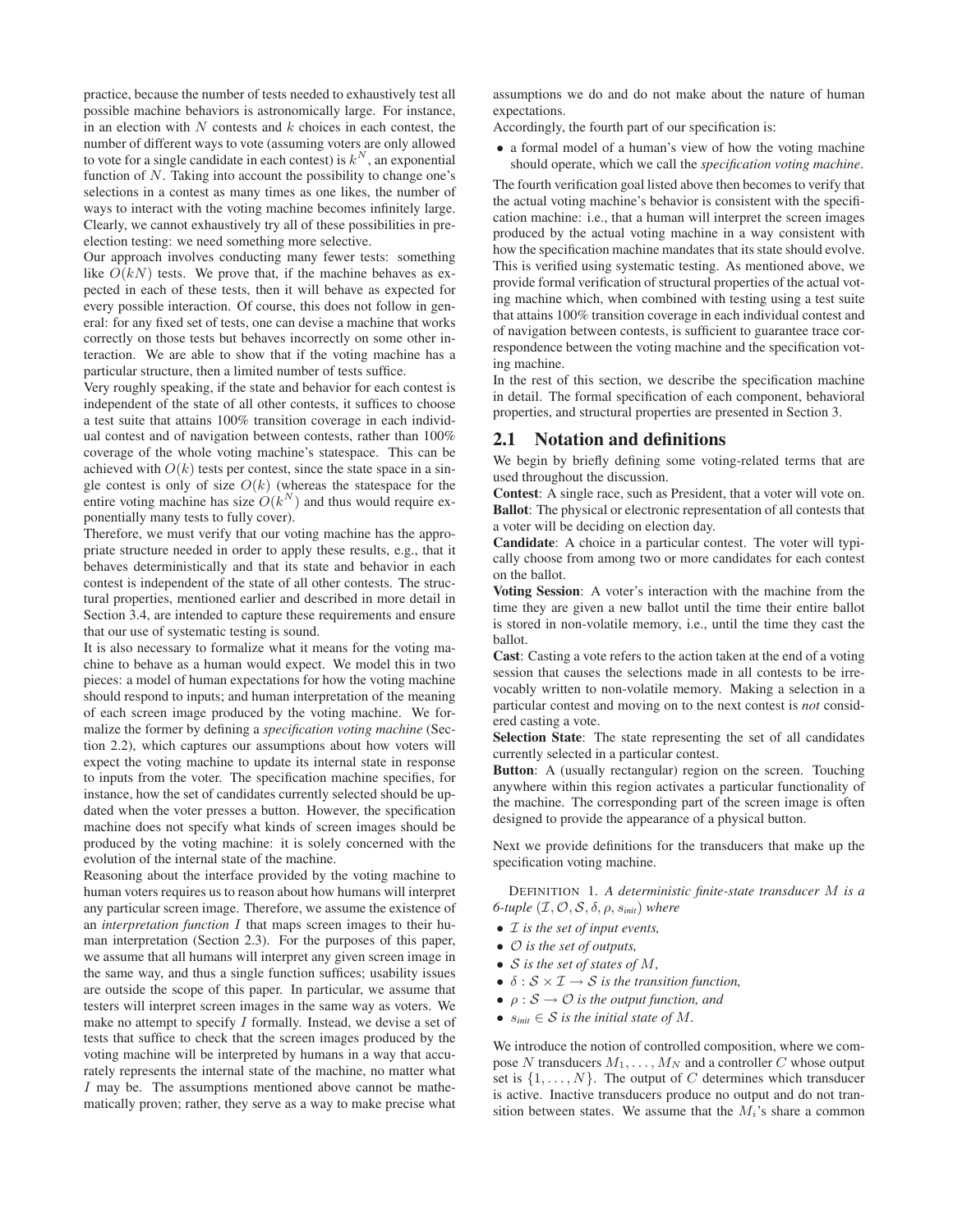

input set  $\mathcal{I}_M$ , and that the input set of C is disjoint from  $\mathcal{I}_M$ . Any input from  $\mathcal{I}_M$  will be routed to whichever transducer is currently active, and any other input will be provided to C. The output of the composition is taken from the output of whichever transducer is currently active. See Figure 1(a) for a visualization. Formally:

DEFINITION 2. Let  $C, M_1, \ldots, M_N$  be deterministic finite-state *transducers, given by*

- $C = (\mathcal{I}_C, \{1, \ldots, N\}, \mathcal{S}_C, \delta_C, \rho_C, s_C^{init})$  and
- $M_i = (\mathcal{I}_M, \mathcal{O}, \mathcal{S}_i, \delta_i, \rho_i, s_i^{init}).$

*Suppose*  $\mathcal{I}_C \cap \mathcal{I}_M = \emptyset$ . *Then their controlled composition, denoted*  $\{C; M_1, \ldots, M_N\}$ , is the transducer

$$
(\mathcal{I}_{C} \cup \mathcal{I}_{M}, \mathcal{O}, \mathcal{S}_{C} \times \mathcal{S}_{1} \times \cdots \times \mathcal{S}_{N}, \delta^{*}, \rho^{*}, (s_{C}^{init}, s_{1}^{init}, \ldots, s_{N}^{init})),
$$

*where* δ ∗ *and* ρ ∗ *are defined as*

$$
\delta^*((i,s_1,\ldots,s_N),b)
$$
  
= 
$$
\begin{cases}\n(\delta_C(i,b),s_1,\ldots,s_N) & \text{if } b \in \mathcal{I}_C, \\
(i,s_1,\ldots,s_{i-1},\delta_i(s_i,b),s_{i+1},\ldots,s_N) & \text{if } b \in \mathcal{I}_M; \\
\rho^*(i,s_1,\ldots,s_N) = \rho_i(s_i).\n\end{cases}
$$

We also use the notion of sequential composition of transducers. If  $M_1, M_2$  are two transducers with common input and output sets  $I, O$ , and b is another input not in  $I$ , then the sequential composition  $M_1 \stackrel{b}{\rightarrow} M_2$  is a transducer that initially begins executing  $M_1$ . When it receives input b, it immediately transfers control to  $M_2$ , starting at the initial state of  $M_2$ . Equivalently, let  $C$  be a two-state transducer that begins executing in state 1 and transitions to state 2 upon receiving input  $b$ , and whose output function is the identity function. Then  $M_1 \stackrel{b}{\rightarrow} M_2 = (C; M_1, M_2)$ .

## **2.2 Specification Voting Machine**

The specification voting machine formalizes how voters will expect the voting machine to respond to inputs from the voter, and how voters will expect the final votes recorded by the machine to correspond to these actions. Therefore, we start with a list of probable voter expectations:

- 1. If the voter presses a button for a candidate who is not already selected, then the effect will be to add that candidate to the list of selected candidates if this is legal (and nothing else will change). If the voter presses a button for a candidate who is already selected, the effect will be to remove that selection.
- 2. If the voter presses a button to navigate among contests, the voting machine will do so appropriately.
- 3. When the voter casts his/her ballot, the state of each contest equals the state of that contest the last time the voter saw that contest's screen.

From these expectations we develop a specification voting machine. Instead of outputting screen images (like the actual voting machine), it outputs only an abstract representation of what should be displayed upon the screen. Similarly, instead of receiving as input  $(x, y)$ -locations where the voter touched the screen (like the actual voting machine), the specification voting machine receives only an abstract representation of the button pressed. This abstract button number not distinguish between different locations corresponding to the same button.

The specification machine  $P$  is a deterministic finite-state transducer with a special structure, depicted in Figure 2. Conceptually,  $P$  operates in two modes in which its operation is respectively defined by two transducers  $M_{\text{main}}$  and  $M_{\text{cast}}$ .  $M_{\text{main}}$  represents the *main mode* of operation, in which  $P$  begins and processes voter selections, and  $M_{\text{cast}}$  is the *cast mode* in which the voter casts her ballot and the machine records the vote and resets itself for the next voter.  $M_{\text{main}}$  is itself the composition of  $N + 1$  state machines,  $M_{\text{nav}}, M_1, M_2, \ldots, M_N$ , where  $M_{\text{nav}}$  controls navigation across contests, and  $M_i$  is the state machine responsible for processing votes for contest i.

Formally, P is the sequential composition  $P = M_{\text{main}} \stackrel{\text{cast}}{\rightarrow} M_{\text{cast}}$ .  $M_{\text{main}}$  is the controlled composition  $M_{\text{main}} = (M_{\text{nav}}; M_1, \dots, M_N)$ .  $M_{\text{cast}}$  is a transducer with only a single state and a self-loop on every input.

DEFINITION 3. P is a 6-tuple  $(\mathcal{I}, \mathcal{O}, \mathcal{S}_{\mathcal{P}}, \delta_{\mathcal{P}}, \rho, s_{init})$  where

- I *is the set of input events from the voter, corresponding to buttons that the voter can press,*
- O *is the set of outputs from the specification machine,*
- $S_{\mathcal{P}}$  *is the set of states of the specification machine,*
- $\delta_P : S_P \times I \rightarrow S_P$  *is the transition function,*
- $\rho : S_{\mathcal{P}} \to \mathcal{O}$  *is the output function, and*
- $s_{\text{init}} \in S_{\mathcal{P}}$  *is the initial state of*  $\mathcal{P}$  *for each voter.*

Note that this formulation requires P to be a *deterministic* finitestate transducer. It also requires the output to depend only upon the current state, not upon the input.

The output set  $O$  of the specification machine is partitioned into two kinds of outputs:  $\mathcal{O} = \mathcal{O}_{\text{main}} \cup \mathcal{O}_{\text{cast}}$ . Each element of  $\mathcal{O}_{\text{main}}$  has the form  $(i, s_i)$ , where i indicates the current contest and  $s_i$  is the set of candidates selected in that contest. This is an abstraction of the information that should be displayed on the screen at that point, and is output when the machine is in main mode. Each element of  $\mathcal{O}_{\text{cast}}$  has the form  $(s_1, \ldots, s_N)$ , representing a record of the votes cast in all N contests, and is output when the machine is in cast mode.

The input set  $\mathcal I$  of the specification machine is partitioned into two sets:  $\mathcal{I} = \mathcal{I}_N \cup \mathcal{I}_S$ . The set  $\mathcal{I}_N$  corresponds to buttons that a voter can press to navigate between contests, while  $\mathcal{I}_S$  corresponds to buttons that a voter can press to select or deselect the options within a contest. We use  $\mathcal{I}_N = \{ \texttt{next}, \texttt{prev}, \texttt{cast} \}$ ; next moves from contest i to contest  $i+1$ , prev moves from contest i to contest  $i - 1$ , and cast irrevocably casts the voter's ballot and moves to a final screen informing the voter that her vote has been recorded. Also we assume  $\mathcal{I}_S = \{0, 1, \ldots, k-1\}$ , where k is an upper bound on the number of choices in any contest. The event  $b \in \mathcal{I}_S$ corresponds to pressing a button to select/deselect the  $b<sup>th</sup>$  candidate in the contest that is currently active.

*Specification of*  $M_{\text{nav}}$ . The controller  $M_{\text{nav}}$  can be specified formally as follows. Its state set is  $\{1, 2, \ldots, N\}$ , corresponding to the set of  $N$  contests, with 1 as its initial state, corresponding to the fact that the specification machine starts at the first contest. Its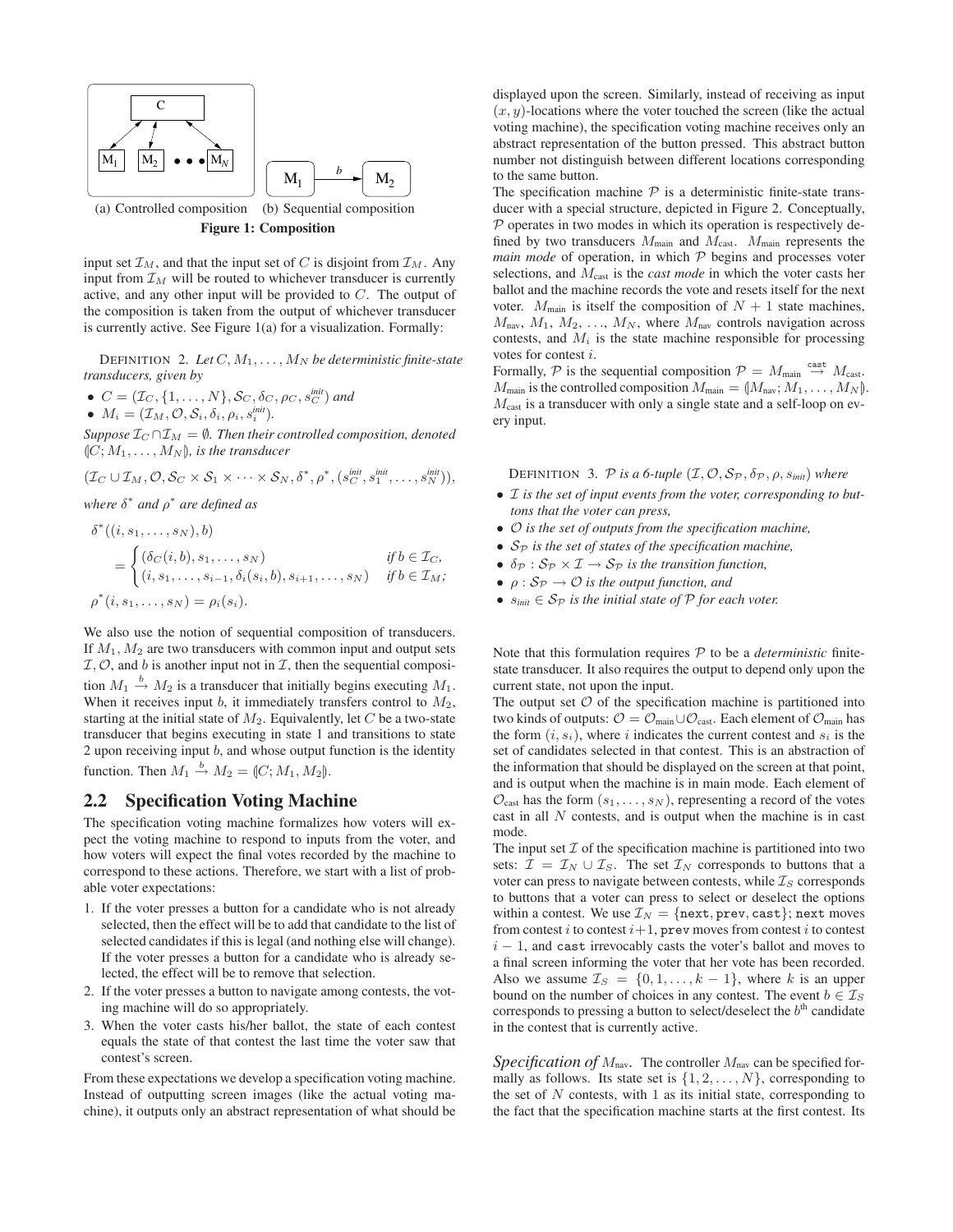

**Figure 2: Structure of specification voting machine** P**.**

input set is {next, prev}. Its transition function is given by

$$
\delta_{\text{nav}}(i, b) = \begin{cases} i+1 & \text{if } i < N \text{ and } b = \texttt{next} \\ i-1 & \text{if } i > 1 \text{ and } b = \texttt{prev} \\ i & \text{otherwise.} \end{cases}
$$

Its output function is the identity function:  $\rho_{\text{nav}}(i) = i$ .

*Specification of*  $M_i$ , the machine for contest i. We specify the transducer  $M_i$  for an arbitrary contest i (for  $1 \le i \le N$ ). This transducer is implicitly parametrized by two election-specific parameters:  $k_i$ , the number of candidates in contest i; and  $\ell_i$ , the maximum number of candidates who can be selected at a time in contest i. For instance, in a contest where the candidate is entitled to vote for up to 2 candidates, out of a list of 10, we have  $\ell_i = 2$ and  $k_i = 10$ .

A state  $s_i$  of  $M_i$  is a set of candidates who are currently selected in contest *i*: namely,  $s_i \subseteq \{0, \ldots, k_i - 1\}$  where  $|s_i| \leq \ell_i$ ;  $j \in s_i$ indicates that the  $j<sup>th</sup>$  candidate in contest i is currently selected. The initial state is ∅, indicating that no selection has been made in this contest. The input set is  $\mathcal{I}_S$ . The transition function is given by

$$
\delta_i(s_i, b) = \begin{cases} s_i \cup \{b\} & \text{if } b \notin s_i, b < k_i, \text{and } |s_i| < \ell_i \\ s_i \setminus \{b\} & \text{if } b \in s_i \\ s_i & \text{otherwise.} \end{cases}
$$

The output function  $\rho_i$  is given by  $\rho_i(s_i) = (i, s_i)$ .

*States of* P. Given the structure of P defined above, the overall set of states  $S_p$  of P can be written as  $S_p = S \times \{Main, Cast\}.$ The set S is in turn partitioned into states of  $M_{\text{nav}}, M_1, M_2, \ldots, M_N$ :  $S = \{1, \ldots, N\} \times S_1 \times \cdots \times S_N$ . The overall initial state is  $s_{\text{init}} =$  $(s_0, Main)$  where  $s_0 = (1, \emptyset, \dots, \emptyset)$ . The transition function of  $P$ is constructed from  $\delta_{\text{nav}}$  and  $\delta_i$  as described in Section 2.1. The output function in cast mode is  $\rho_{\text{cast}}(i, s_1, \ldots, s_N) = (s_1, \ldots, s_N)$ , and the output function in main mode is constructed from  $\rho_i$  as defined in Section 2.1.

*Meeting voter expectations.* The specification machine models the expected behavior of the voting machine for a single voter. Above, we listed several voter expectations on which we based this specification.  $P$  was designed so that each of these expectations holds by construction. For instance, when the voter casts their ballot they expect the votes cast in each contest to match the voter's last view of that contest. This expectation follows from the separation between the  $M_i$ s and by the sequential composition of  $M_{\text{nav}}$ and  $M_{\text{cast}}$ . The specification states that each  $M_i$  can only transition between states when it is active, which is exactly when the voter sees its output on the screen. Furthermore, the transition to  $M_{\text{cast}}$ can cause no transitions in any of the  $M_i$ .

## **2.3 Interpretation Functions**

The touch-screen input-output interface of the voting machine plays a very important role since it is through this interface that a human voter perceives the execution of the voting machine.

Consider the output screen images. It is difficult to predict a priori how a human might interpret any particular screen image. Instead, we assume that everyone will interpret any screen image output by the voting machine in the same way, and introduce a function  $I_{\mathcal{O}}$ that maps screen images to their abstract content. If  $z$  is a screen image, then  $I_{\mathcal{O}}(z)$  is defined by the following thought experiment: we imagine showing  $z$  to a prototypical human; we ask the human which contest this screen is associated with, and let  $i \in \{1, \ldots, N\}$ denote the contest they identified; we ask the human which candidates are currently selected in this contest, and let  $s_i$  denote the set of candidates they identify; then  $I_{\mathcal{O}}(z) = (i, s_i)$ .

Similarly, we introduce an interpretation function  $I_{\mathcal{I}}$  that maps a screen image  $z$  and an  $(x, y)$ -location on that screen to an input in  $I$ .  $I_I$  formalizes how a prototypical human would map screen locations to buttons.

The crucial assumption we make is that everyone—all voters and testers alike—will use the same input/output interpretation functions. Testing procedures can partially validate this assumption: we can ask testers to check that each screen image output by the voting machine appears unambiguous, and if the voting machine ever outputs a screen image whose interpretation is ambiguous, we can declare the tests a failure. Nonetheless, we still must assume that, if all tests pass, then every voter will interpret each such screen image the same way. Consequently, this assumption cannot be fully rigorously verified and serves to formalize one of the assumptions underlying our approach.

Note that the interpretation functions  $I_{\mathcal{O}}$  and  $I_{\mathcal{I}}$  are not known a priori. We make no attempt to formally specify or explicitly reconstruct these functions. Instead, we show that if some interpretation functions exist that describes how all humans will interpret each screen image (an unverified assumption), then our testing process suffices.

*Formal model.* We now define our notion of correctness for the actual voting machine. A *trace* of the specification machine  $P$  is a sequence  $(z_0, b_1, z_1, b_2, \ldots, z_\ell)$  of outputs and inputs, where  $z_j \in$  $O$  and  $b_j \in \mathcal{I}$ . A *complete trace* of  $P$  is a sequence  $(z_0, \ldots, z_\ell)$ where  $z_0, \ldots, z_{\ell-1} \in \mathcal{O}_{\text{main}}$  and  $z_{\ell} \in \mathcal{O}_{\text{cast}}$ .

A trace of the actual voting machine A is a sequence  $(z_0, b_1, \ldots, z_\ell)$ of outputs and inputs, where each  $z_i$  is a screen image or cast vote record and each  $b_i$  is an  $(x, y)$ -location where the voter pressed the screen; a complete trace is one where the  $z_0, \ldots, z_{\ell-1}$  are screen images and  $z_{\ell}$  is a cast vote record.

If  $\tau = (z_0, b_1, z_1, \ldots, z_\ell)$  is a trace of A, we define  $I(\tau) =$  $(I_{\mathcal{O}}(z_0), I_{\mathcal{I}}(z_0, b_1), I_{\mathcal{O}}(z_1), I_{\mathcal{I}}(z_1, b_2), \ldots, I_{\mathcal{O}}(z_{\ell}))$ . For a given I, we say that a trace  $\tau_A = (z_0, b_1, z_1, \dots, z_\ell)$  of the actual voting machine A is *correct* if the trace  $\tau_{\mathcal{P}}$  of P on the input sequence  $I_{\mathcal{I}}(z_0, b_1), I_{\mathcal{I}}(z_1, b_2), I_{\mathcal{I}}(z_2, b_3) \ldots$ , satisfies the relation  $\tau_{\mathcal{P}} =$  $I(\tau_{\mathcal{A}})$ . Equivalently,  $\tau_{\mathcal{A}}$  is correct if and only if  $I(\tau_{\mathcal{A}})$  is a valid trace of P. Let  $\text{Tr}(\mathcal{P})$  denote the set of traces of P, and  $\text{Tr}(\mathcal{A})$ the set of traces of the actual voting machine A. We consider the actual voting machine *correct* if  $\text{Tr}(\mathcal{P}) = \{I(\tau) : \tau \in \text{Tr}(\mathcal{A})\}.$ Equivalently,  $A$  is correct if and only if every feasible trace of  $A$  is correct. Our testing procedure (Section 7) is designed to prove that the actual voting machine is correct.

## **3. DESIGN**

We designed and implemented a prototype voting machine  $A$ ; in this section we describe the details of that design. We start with an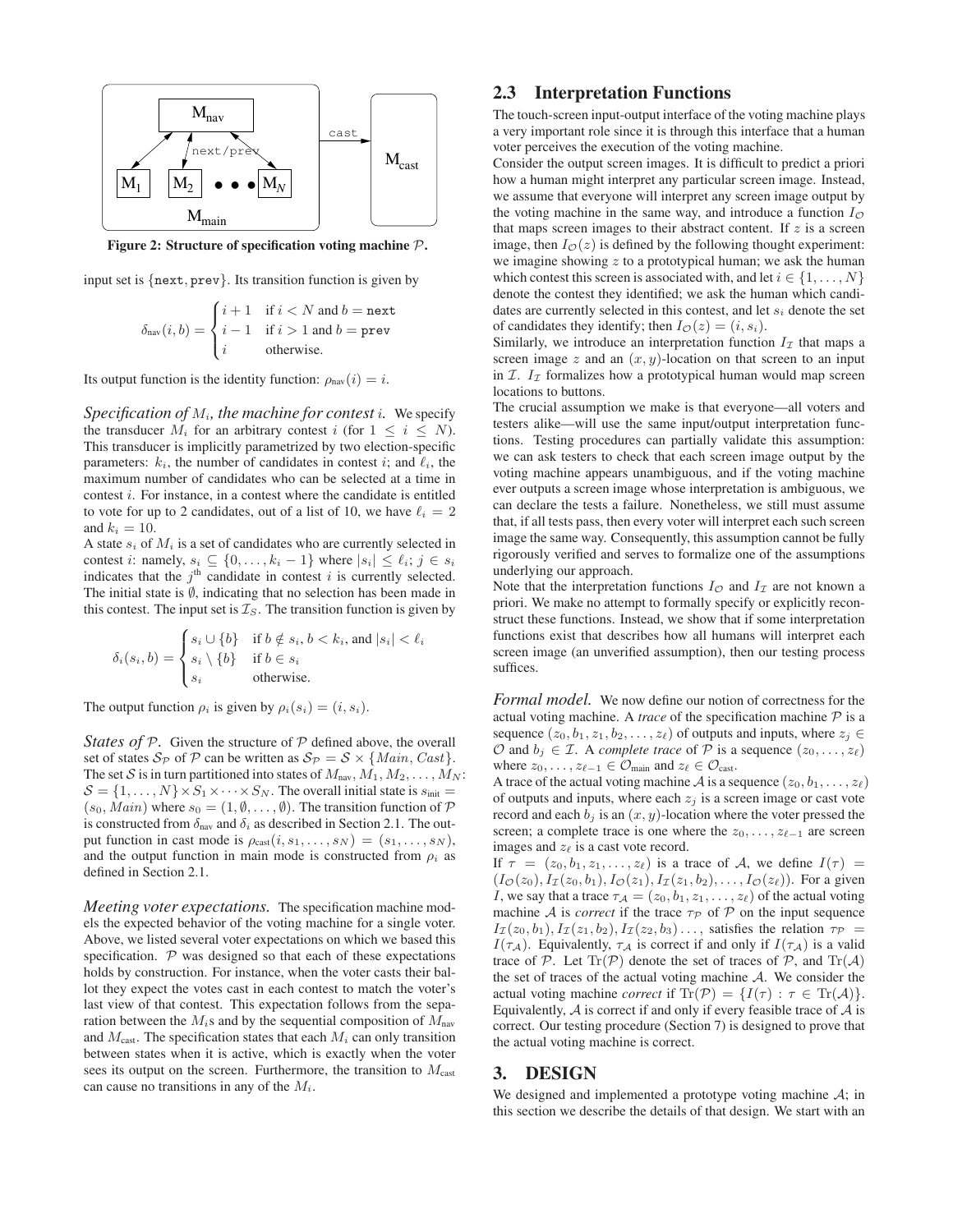explanation of the organization of the voting machine followed by a full specification of each module in the machine. We then describe the behavioral and structural properties of the composition of those modules. These properties help us verify that  $A$  is equivalent to  $P$ .

## **3.1 Component Level Design**

We use a LCD touch screen as the user interface to the voting machine. The  $(x, y)$  coordinates corresponding to a user's touch on the screen are the input to the voting machine. The output is the image displayed on the screen. In addition to the voter interface, the machine interfaces with non-volatile memory: it reads an election definition file (EDF) from read-only memory and writes the cast ballot to a separate memory bank at the end of each session.

There is an additional input, reset, which clears all register values to logic 0. It is intended that reset will be tied to a keyed mechanism that only a poll worker has access to. This allows the poll worker to prepare the voting machine for the next voter, after the previous voter has finished. Thus every voting session begins and ends with a reset. Resetting the state in this way guarantees that one voter's session can not affect any other session and that every voter will have the same experience [26].

In our implementation, a single ballot can have up to 8 contests, labeled 0–7, and each contest can have up to 12 candidates. To make the discussion more concrete, we will use these parameters, but an implementation could easily increase them if needed. The full architecture is shown in Figure 3.

*Election Definition File.* The EDF contains all the parameters for a particular election, for example, the list of contests and the candidates in each contest. The contents of the EDF are used by three modules, Map, Selection\_State, and Display. The particulars of the EDF's content will be explained in the discussion of those three modules.

*Map*. The Map module converts the  $(x, y)$  coordinate pair of the voter's touch on the screen to a signal, button\_num, representing one of 15 logical buttons. For each candidate in a particular contest there will be a selectable region on the screen. The user touches somewhere in that region to select the candidate. That region is called a button. In addition to the buttons for each candidate, every screen also has the navigation buttons prev and next, which let the voter move from contest to contest, and a cast button which allows the user to cast their entire ballot as it currently stands.

In order to know the set of  $(x, y)$  coordinates covered by each button, Map reads a button map from the EDF that provides this information for each contest. The input signal *contest* num identifies which contest is currently active so that Map can apply the correct mapping. In order for Map to work correctly, the button map has to be well-formatted; we formulated a precise mathematical expression defining a valid button map in our work, but intuitively it corresponds to saying each button is defined by two coordinates, lower left and upper right, and no two buttons may overlap.

By separating out the functionality required to convert an  $(x, y)$ signal to its associated logical button, we are able to more closely match the structure of  $P$  in the remainder of our design. This in turn makes the verification of our implementation simpler.

*Controller.* The Controller module controls which contest is currently active. It is analogous to  $M_{\text{nav}}$  in  $\mathcal{P}$ . The inputs to the module are *button\_num*, *touch*, and *reset*; the outputs are *cast*, contest\_num, and ss\_enable. The only state maintained by the module is *contest\_num*, the index of the currently active contest. This value changes accordingly as the voter navigates from contest to contest. ss\_enable is set when (and only when) the voter presses a button that is valid for selecting or deselecting a candidate in the current contest. cast is set when the voter presses the cast button and remains set thereafter, until the machine is reset.

*Selection State.* There is one Selection State module for each possible contest on the ballot: Selection\_State\_0 . . . Selection\_State\_7. These correspond to the  $M_i$  state machines of  $P$ . If an election contains fewer than 8 contests, the remaining Selection State modules will simply go unused. The state of each module, selection\_state, reflects the selections that have been made in that contest and is implemented as a 12-bit bitmap. The bit at index  $i$  is set if and only if the  $i^{th}$  candidate in that contest is currently selected.

The EDF includes a parameter indicating the maximum number of candidates a voter is allowed to select for that particular contest. If the voter tries to select more than the maximum allowed, selection\_state will not change until one of the current choices is deselected.

*Cast.* The Cast module is responsible for writing the final values of the selection state for each contest to non-volatile memory. It does not maintain any state as the voter proceeds through the voting session, but once cast is set, the module freezes a snapshot of all the selection\_state and writes these values to non-volatile memory. The Cast module corresponds to  $M_{\text{cast}}$  in  $P$ ; the transition to Cast is triggered when the voter presses the cast button on their screen.

*Display.* Pvote showed that pre-rendering of screen images could greatly reduce the complexity of a voting machine [30]. We use this idea and include in our definition of the EDF a series of bitmap images for each contest. The base bitmap for a contest shows the buttons for each candidate as well as the navigation buttons. There is an additional overlay bitmap for each candidate in the contest. Each of these candidate overlays contains only highlighting in the region corresponding to that candidate's button. The screen output is produced by displaying one overlay for each candidate that has been selected in that contest, on top of the base bitmap image. When the user presses the cast button a final screen is displayed indicating that the ballot has been cast.

The Display module acts as the interface between the electronic voting machine and the LCD controller. A multiplexor provides the selection state of the active contest to the Display module, which then generates the correct output signals to display on the screen.



**Figure 3: Design of the voting machine.**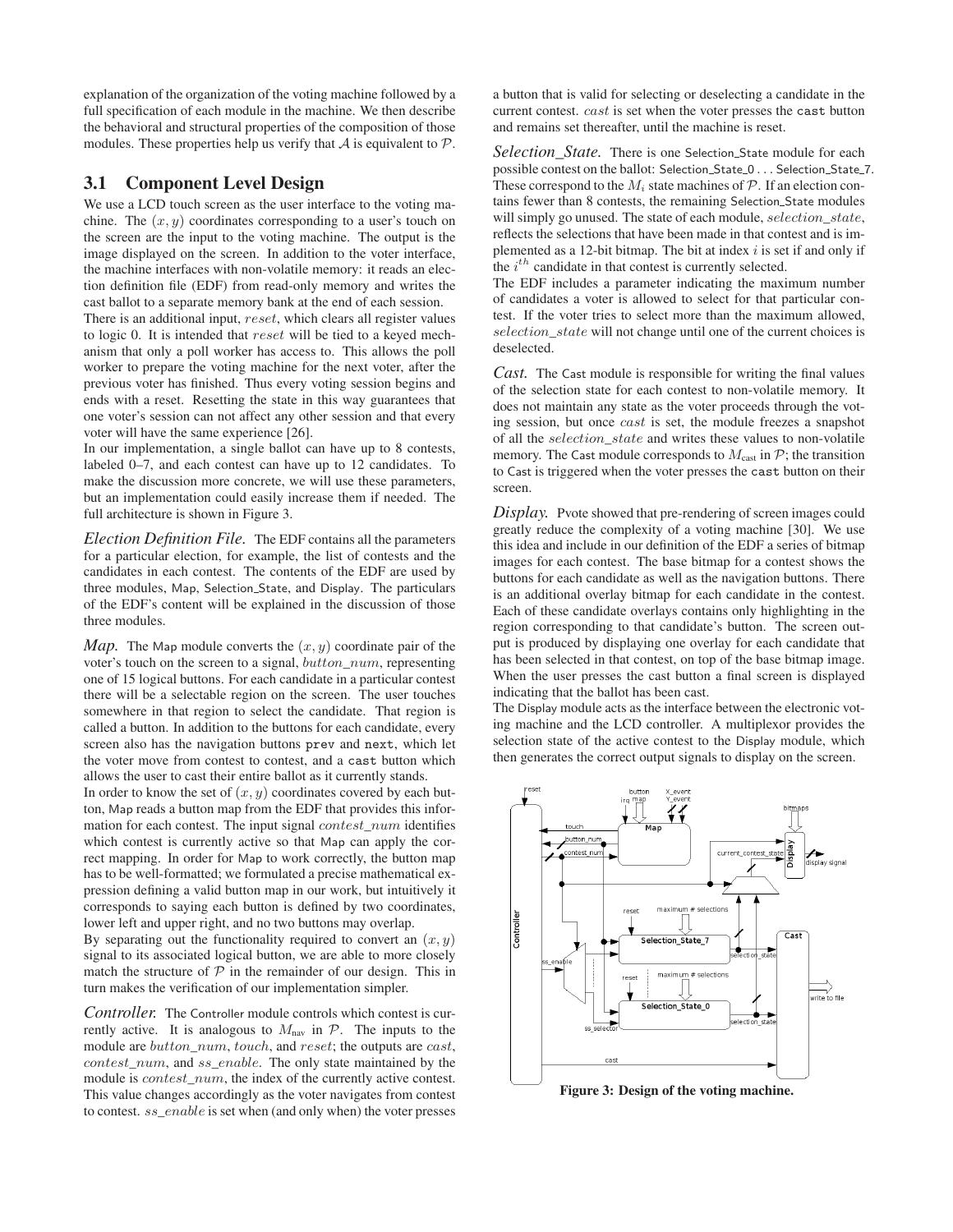# **3.2 Component-Level Specifications**

As part of the design process we fully specified each core component so that its behavior under all possible input combinations was well defined. Once implementation was complete, we were able to verify it against these specifications (see Section 5). The one exception was the Display module; its behavior was well specified, but we did not formally verify the implementation against the specification, in part because our prototype's display module is so simplified. We briefly summarize the specification for each component here.

*Map*. The *touch* is set if and only if a touch event occurs (the voter presses somewhere on the touchscreen) *and* the touch is within the boundaries of a touchable button for the current screen as defined by the EDF. If a touch event occurs which causes the touch to be set then the value of button\_num will be the logical button number corresponding to the touchable region pressed by the voter.

*Controller.* The three output signals should behave as follows:

- cast should be set whenever a valid touch for  $button\_num =$ 13 occurs. Once set, cast remains unchanged until reset is set.
- $\bullet$  ss\_enable should be low whenever reset or cast is high. When neither of those are set then ss\_enable should be set when a valid touch for a candidate selection button is touched.
- *contest\_num* should be low whenever reset is triggered. The value of the signal should increment whenever a valid next button is touched and decrements if a valid prev button is touched. Otherwise the value of contest\_num should remain unchanged. In addition, the next and prev buttons must not cause the value of contest\_num to overflow or underflow.

*Selection\_State.* If ss\_selector is high for an instance of the Selection\_State module and the button  $i$  has been touched, then the  $i^{th}$  bit of selection\_state will be toggled as long as this does not cause the total number of bits set in selection\_state to exceed the maximum number of candidates that can be selected in this contest.

*Cast.* In our prototype we use memory to model the cast vote record that is stored in non-volatile memory. When cast is initially triggered, we write  $selection\_state[i]$  into  $memory_i$ , for each *i*; thereafter, memory remains unchanged.

# **3.3 System-Level Behavioral Properties**

We identify a number of properties pertaining to the behavior of the voting machine as a whole. These properties are necessary but not sufficient for correct behavior. See Appendix A for the formal specification of these properties in linear temporal logic (LTL) [23]. In Section 5 we discuss how we verified these properties against our implementation.

- 1. At any given time, no more than one contest can be active.
- 2. A contest  $i$  is active if and only if the current contest number is  $i$ .
- 3. The total number of candidates selected for any contest is not more than the maximum allowed as given by the election definition file.
- 4. The selection state of a contest can not change if neither reset nor ss\_selector are set.
- 5. The selection state of a contest can not change if the pressed button is not within the set of valid selection buttons. Thus, the next, prev, and cast buttons cannot affect the selection state of any contest.
- 6. Setting reset clears the selection state for all contests.
- 7. On reset, the current contest number and cast are reset and selection mode is disabled.
- 8. Once the voting machine enters cast mode, cast is not cleared until the next cycle of the voting machine beginning with reset.
- 9. Once the voting machine enters cast mode, the selection states of all the contests become frozen and do not change until the next cycle beginning with reset.
- 10. Selection of a candidate and casting of votes can not take place at the same time.

## **3.4 Structural Properties**

The voting machine is structured to provide several properties, chosen so that testing will suffice to establish the equivalence of the implemented voting machine with the specification voting machine. Section 6 discusses how we verified all of these properties.

- 1. The voting machine should be a deterministic finite state machine.
- 2. Contests should be independent of each other, i.e., the selection state of one contest should not have any influence on the evolution of the selection state of any other contest.
- 3. A contest's selection state after a single transition should depend only on that contest's previous selection state, the active contest number, and whether any selection button was pressed and if so which one.
- 4. If a navigation button is pressed, the next active contest number should depend only on the previous active contest number and which button was pressed. Otherwise, the active contest number should not change.
- 5. For any fixed EDF, when in main mode (i.e., before the ballot is cast), the output screen should be a deterministic function of the active contest number and the selection state of the current contest; moreover, this function should be bijective.
- 6. The final memory storing the selection state should be completely determined by the selection states of the contests before cast.

## **4. IMPLEMENTION**

We implemented the above design in Verilog, a hardware description language for digital circuits. We synthesized our implementation onto actual hardware, namely, the Altera FPGA, Nios II Embedded Evaluation Kit, Cyclone III Edition.

Our implementation differs from the design in one respect: our current prototype does not include an interface to non-volatile storage. In particular, while we would expect the EDF and cast vote records to be stored on flash memory in a finished implementation, our prototype uses volatile memory (e.g., registers) to simulate this functionality. This represents a limitation of our current engineering and is not a fundamental shortcoming of our approach. This limitation has several implications:

- 1. In our prototype, the EDF is hard-coded into register arrays. Map has a register array containing a button map for a particular election and Selection State has a register array storing the maximum number of candidates a voter can choose in each con-
- from removable flash memory. 2. In our prototype, Cast writes the cast vote record to a register array called *memory* instead of to external storage. When we verify properties about the cast ballot, we verify them on memory. A finished implementation might write the cast vote record to external storage, such as a removable SD flash card; then we'd also need to verify the interface to the SD card.

test. In a finished implementation, this data might be read in

3. In our prototype, Display outputs an extremely simplified screen image indicating the candidates chosen for the current contest.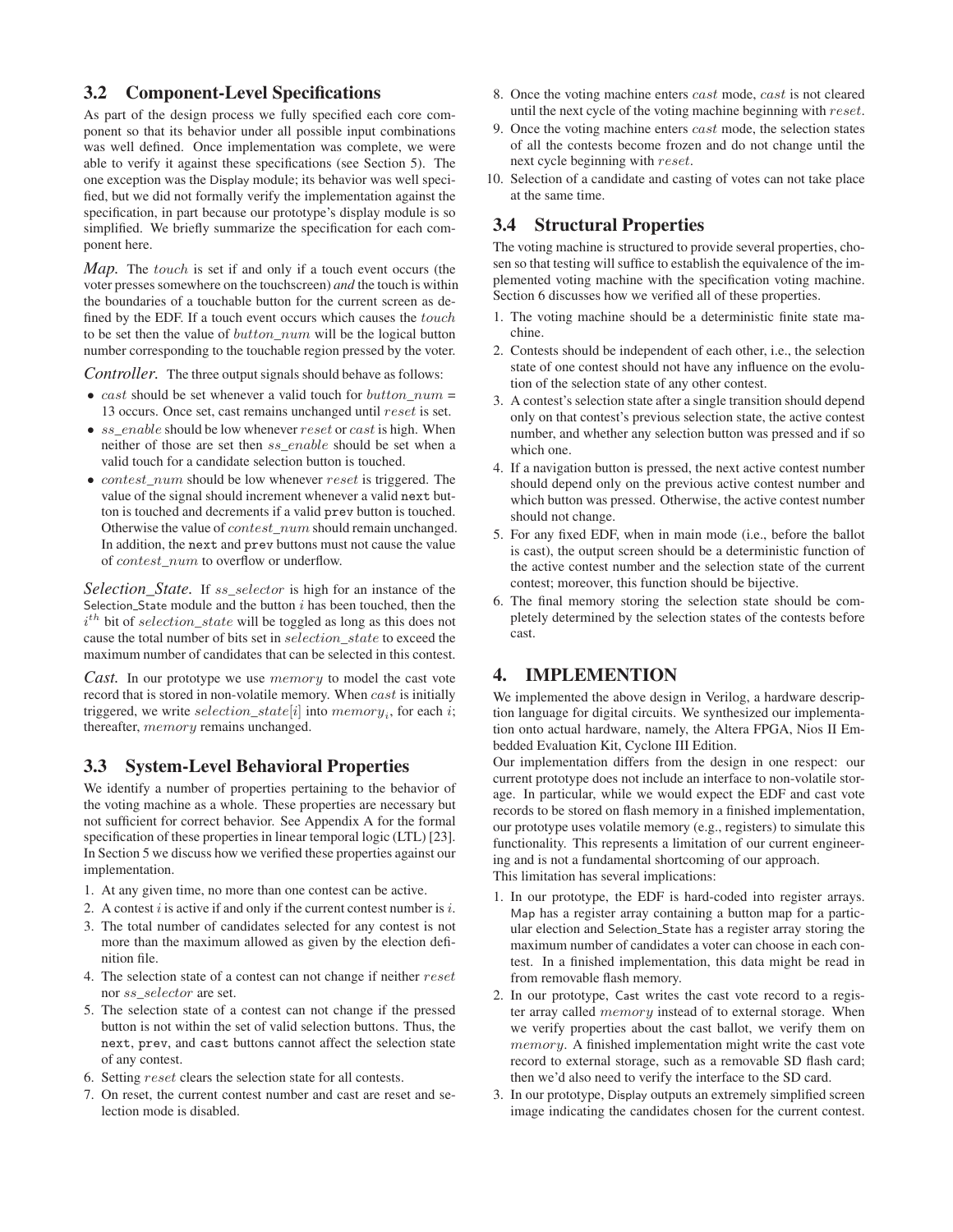As a result, the current screen images would not be usable by anyone other than the system developers. This limitation exists because our FPGA has only a limited amount of on-chip memory available for storage of the bitmap images. In a finished implementation, the EDF would be read from external storage, making it possible to store and use high-resolution images.

## **5. FORMAL VERIFICATION**

Using formal verification techniques we show that our implementation follows our design specifications and satisfies the desired behavioral properties. We used Cadence SMV [17], a symbolic model checker, for verification. The tool includes a Verilog-to-SMV translator so that we were able to run the verification directly on our Verilog implementation.

### **5.1 Component-Level Specifications**

As mentioned in Section 3.2, with the exception of the Display module, we fully specified the behavior of each component in the machine under all possible inputs. For all but the Map module, we used Cadence SMV to verify that the implementation conforms to these specifications. Specifically, we used the SMV notion of a *layer*, a formal specification written in the SMV language. The model checker verifies that the implementation refines the layer, that is, that all possible behaviors of the implementation are consistent with the component-level specification.

We were unable to verify the component-level specifications for Map using Cadence SMV, since the large register holding the EDF's button map made the state space too large to model check at the bit level. Instead, we constructed an SMT instance (in the combination of the theories of uninterpreted functions and bit-vectors) encoding the assertion that the module's behavior matches its specification. The memory in Map was modeled as an uninterpreted function, and the Yices SMT solver [31] was used to complete the verification. Under the assumption that the EDF is valid, we were able to verify that the Map module meets its component-level specification.

### **5.2 System-Level Behavioral Properties**

We formulated each behavioral property from Section 3.3 as an LTL formula and then ran the SMV model checker to verify the property holds true for our implementation. The LTL formulation of each property is given in Appendix A. Deriving the correct LTL formula for a given property was not always straightforward and we did not always get it right on the first try. However, the Verilog code, the SMV layers, and the LTL properties represent three independent means of describing our voting machine. Once mutually consistent, each one provides a crosscheck on the other two and gives us increased confidence that they are each correct.

# **6. VERIFYING STRUCTURAL PROPERTIES**

Next, we describe how we verified that the implementation of our voting machine meets the structural properties articulated earlier (Section 3.4). These properties all involve checking that a variable v depends only on some specified set  $W = \{w_1, \ldots, w_n\}$ of variables, and nothing else. In other words, we must verify that  $v$  can be expressed as a deterministic function of the other variables:  $v = f(w_1, \ldots, w_n)$ , for some function f, or in shorthand,  $v = f(W)$ . Put another way, we want to check that v deterministically depends on  $W$ , and only  $W$ , i.e., for every other variable  $x \notin W$ , v is conditionally independent of x given W. We verify this kind of property by formulating it as a Boolean satisfiability (SAT) problem.

## **6.1 Approach**

The first step is to express the transducer as a Boolean system. We begin by introducing some notation. We assume there is a set S of state variables, so that each valuation of values to these variables corresponds to a state of the system. Similarly, let  $I$  be a set of input variables, and  $O$  a set of output variables. For each state variable s, let the variable s' denote the previous value of s; let  $S'$ denote the set of these variables. Then we can write the transition relation as a function  $\delta$ , which expresses the state as a function of the previous state and the input via the relation  $S = \delta(S', I)$ . (This is shorthand for  $s_i = \delta_i(s'_1, \ldots, s'_k, i_1, \ldots, i_\ell)$  for  $i = 1, \ldots, k$ , assuming  $S = \{s_1, \ldots, s_k\}$  and  $I = \{i_1, \ldots, i_\ell\}$ . Similarly, we assume the output function is modelled as a function  $\rho$ , via the relation  $O = \rho(S)$ . Thus, we can model the transducer by the formula

$$
\phi(S, S', I, O) \equiv S = \delta(S', I) \wedge O = \rho(S).
$$

Now suppose we wish to check that state or output variable  $v$  is a deterministic function of a set W of state or input variables. Let  $S_1, S_2$  be two copies of the state variables,  $I_1, I_2$  be two copies of I, and  $O_1$ ,  $O_2$  be two copies of O. Consider the formula

$$
\psi(S_1, S_1', I_1, O_1, S_2, S_2', I_2, O_2) \equiv
$$
  
\n
$$
\phi(S_1, S_1', I_1, O_1) \wedge \phi(S_2, S_2', I_2, O_2) \wedge
$$
  
\n
$$
v_1 \neq v_2 \wedge \forall w \in W \cdot w_1 = w_2.
$$

Effectively, we make two copies of our model of the system. We then check whether it is possible for  $v$  to take on two different values in the two copies, while all variables in  $W$  take on the same value in both copies; the answer reveals whether  $v$  depends deterministically upon  $W$ . In particular,  $v$  can be expressed as a deterministic function of W ( $v = f(W)$ ) if and only if  $\psi$  is unsatisfiable. Figure 4(a) illustrates this idea. This approach to checking dependence is similar to the technique of using self-composition for checking information flow [27]. The key idea is to formulate non-interference as a 2-safety property.

#### **6.2 Application**

We verify the structural properties from Section 3.4 by checking deterministic dependence properties. For instance, to help verify structural property 4, we verify that the active contest number depends deterministically upon the previous contest number and the button pressed.

We applied the approach sketched above to the Verilog implementation of our voting machine, using the Beaver SMT solver [4, 13] to check satisfiability.

We illustrate some of the results of our dependency analysis in Figure 4(b). We draw an edge from state/input variable  $r$  to state variable s if the value of s after a single transition depends on the value of  $r$  before the transition. If there is no edge from  $r$  to  $s$ , then the new value of  $s$  does not depend upon the prior value of  $r$ . We excluded the Map and Display modules from this figure for clarity, and so the relevant input variables are touch and button\_num, and the state variables are the selection\_state[i] and memory[i] for each contest  $i$  as well as *contest\_num*. We include the selection state for two sample contests, selection\_state[i] and selection\_state[j] (where  $i \neq j$ ), to help demonstrate the independence between contests.

We applied dependency analysis to the entire machine and to every module. For instance, we verified that the selection\_state for a contest *i* is independent of selection\_state for any other contest. Also, *memory* for contest  $i$  depends only on the selection\_state for the same contest and is independent of any other contest.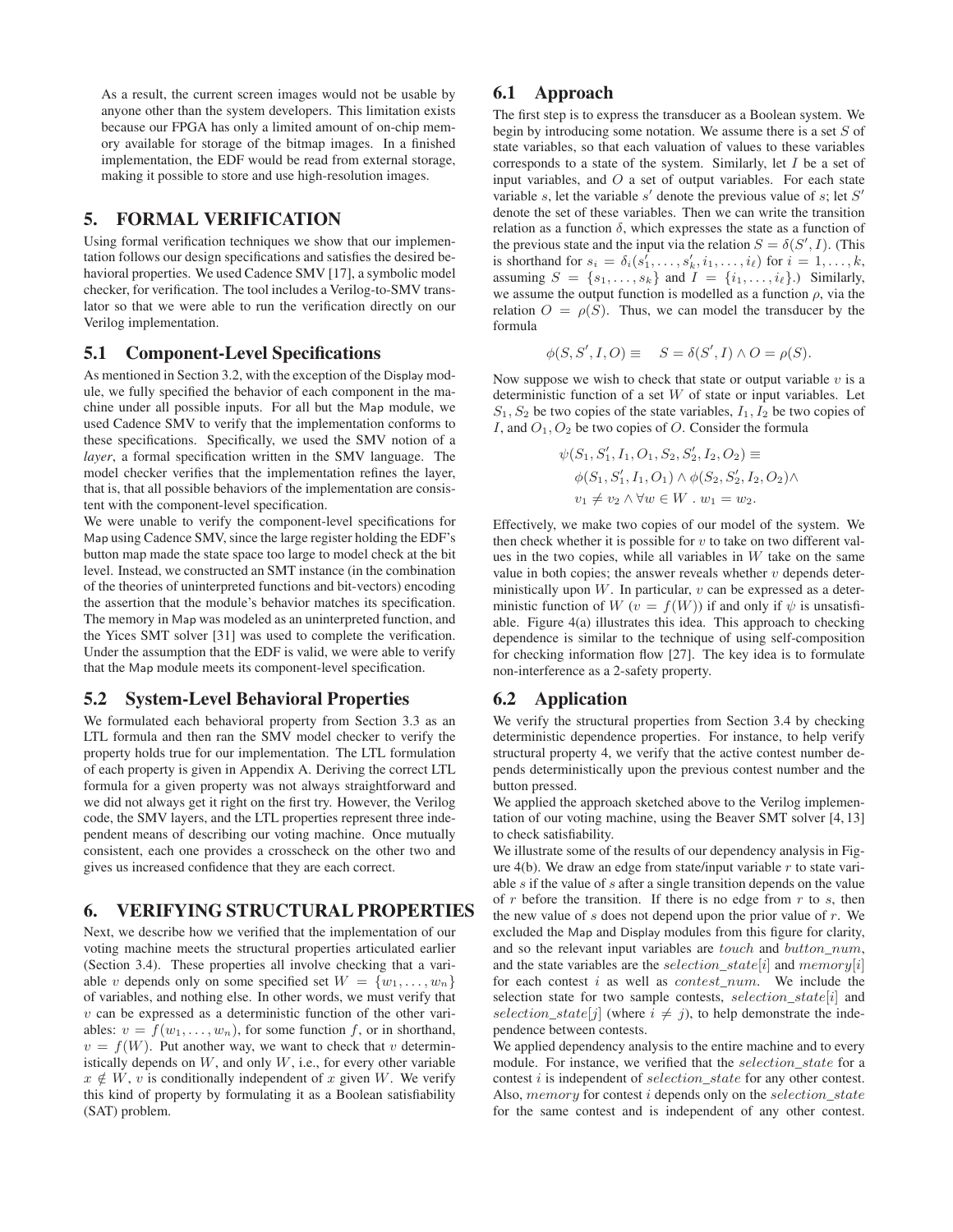

(a) Satisfiability problem for checking that  $v$  deterministically depends on W



(b) Dependency graph for a subset of the state variables in the voting machine. The first row shows the states at time  $t$ , the second shows the states at time  $t + 1$ , and the third row shows the input variables.

**Figure 4: Checking independence and deterministic dependence**

Thus, we were able to verify the independence of contests from each other. For the display module we verified that the current display is a *bijective* function of *contest* num and the current selection state when in main mode. This bijectivity will be important when we discuss testing in section 7. In addition, we verified Map is dependent only on its explicit input signals and contains no non-deterministic behavior. In this way, we were able to verify all the structural properties specified in Section 3.4.

#### **6.3 Structural Decomposition**

We also verify that the Verilog implementation takes the form of a controlled composition of finite-state transducers, as defined in Section 2.1. In particular, we show that it can be expressed in the form  $(M_{\text{nav}}; M_1, \ldots, M_N) \stackrel{\text{cast}}{\rightarrow} M_{\text{cast}}$ , augmented with a transition on reset back to its initial state.

We do this by showing that the transition relation  $S = \delta(S', I)$  can be partitioned into four disjoint cases, representing the four types of transitions that can occur in this controlled composition: navigation (which corresponds to transitions in  $M_{\text{nav}}$ ), contest i (transitions  $M_i$ , for some i with  $1 \leq i \leq N$ ), cast (the transition to  $M_{\text{cast}}$  on cast), and reset (the transition on reset). Associated with each case x there is a guard  $g_x$ , which identifies the condition under which the case is active, a set  $V_x$  of state variables updated in this case, and an update rule  $v := f(D'_v)$  for each state variable  $v \in V_x$ . The state variables not in  $V_x$  remain unchanged:  $v := v'$  for each state variable  $v \notin V_x$ . We verified that the transition relation can be written as

$$
\delta(S', I) = \begin{cases} \delta_{\text{navigate}}(S', I) & \text{if } g_{\text{navigate}}(S', I) \\ \delta_i(S', I) & \text{if } g_i(S', I) \\ \delta_{\text{cast}}(S', I) & \text{if } g_{\text{cast}}(S', I) \\ \delta_{\text{reset}}(S', I) & \text{if } g_{\text{reset}}(S', I). \end{cases}
$$

The guards are disjoint: only one of the four guard predicates can be true at any one time. See Table 1 in the appendix.

Also, each state variable can be updated by only one of the four cases:  $V_{\text{navigate}}$ ,  $V_i$ ,  $V_{\text{cast}}$ , and  $V_{\text{reset}}$  are pairwise disjoint. In other words, at each time step, each state variable is controlled by exactly one component. For instance, contest\_num can change only during navigation, selection\_state[i] can change only when contest number  $i$  is active and a selection button is pressed, and  $memory$ can not change except in cast mode.

This decomposition helps us to verify the structural properties. For instance, we can conclude that the next value of  $selection\_state[i]$ may depend upon the previous value of selection\_state[i] but not upon the previous value of any other  $selection\_state[j]$ , as asserted in structural property 3. The structural properties plays a

very important role in testing the voting machine, as discussed in the next section.

## **7. TESTABILITY**

We describe how systematic testing is used in conjunction with the formal verification performed earlier to ensure that the input-output behavior exhibited by the actual voting machine is identical to that exhibited by the specification voting machine.

Specifically, our goal is to give a testing protocol such that if all tests pass, we can conclude that  $A$  is correct as defined in Section 2.3, i.e., that  $A$  and  $P$  are trace-equivalent after application of the interpretation function  $I$  to traces of  $A$ .

## **7.1 Preliminaries**

We are concerned with testing finite-length behaviors of the voting machine. A *test input* (or just *test*) is a sequence of inputs to the specification voting machine P of the form  $b_1, b_2, \ldots, b_\ell$  where  $b_j \in \mathcal{I} \setminus \{\text{cast}\}\$  for  $1 \leq j < \ell$  and  $b_\ell \in \mathcal{I}$ . A *complete test input* (or *complete test*) is a test input whose last element  $b_{\ell}$  corresponds to casting the vote; i.e.,  $b_{\ell} = \text{cast.}$ 

Recall from Section 2.3 the definitions of *interpretation functions* I,  $I_{\mathcal{O}}$ ,  $I_{\mathcal{I}}$ , and of *traces* of the actual and specification voting machines. We make the following assumption about  $I_{\mathcal{I}}$ :

**A0:** For a given election definition file (EDF), for every screen z and every  $(x, y)$  location on the touch screen,  $I_{\mathcal{I}}(z,(x,y)) = \mathsf{Map}(z,(x,y)).$ 

In the above statement, Map denotes the Map module of  $A$ . Note that we have considered the range of  $I_{\mathcal{I}}$  and Map to be the same; strictly speaking, although the ranges are isomorphic to each other, they could be different sets.

Intuitively, a human tester would administer a test  $T = (b_1, \ldots, b_\ell)$ by "inverting" the input interpretation function  $I_{\mathcal{I}}$  on each  $b_i$  to find a corresponding  $(x, y)$ -position  $a_i$  to press on. To formalize it a bit more, if the initial screen is  $z_0$  and the first button press in the test sequence is  $b_1$ , then we assume that the tester computes  $a_1$  such that  $I_{\mathcal{I}}(z_0, a_1) = b_1$ , and then presses the screen at  $(x, y)$ -position  $a_1$ . The tester then observes the next screen image, say  $z_1$ , finds  $a_2$  such that  $I_{\mathcal{I}}(z_1, a_2) = b_2$ , and presses the screen at  $(x, y)$ position  $a_2$ . This process continues, yielding a sequence  $T_A$  =  $a_1, a_2, \ldots, a_\ell$  of inputs to the actual voting machine A.

Let  $\tau_A$  be the trace exhibited by A on input  $T_A$ , and let  $\tau_P$  be the trace exhibited by  $P$  on input  $T$ . As noted earlier, we ensure by design and formal verification that  $A$  and  $P$  are deterministic, meaning that for any T, there exists exactly one  $\tau_A$  and exactly one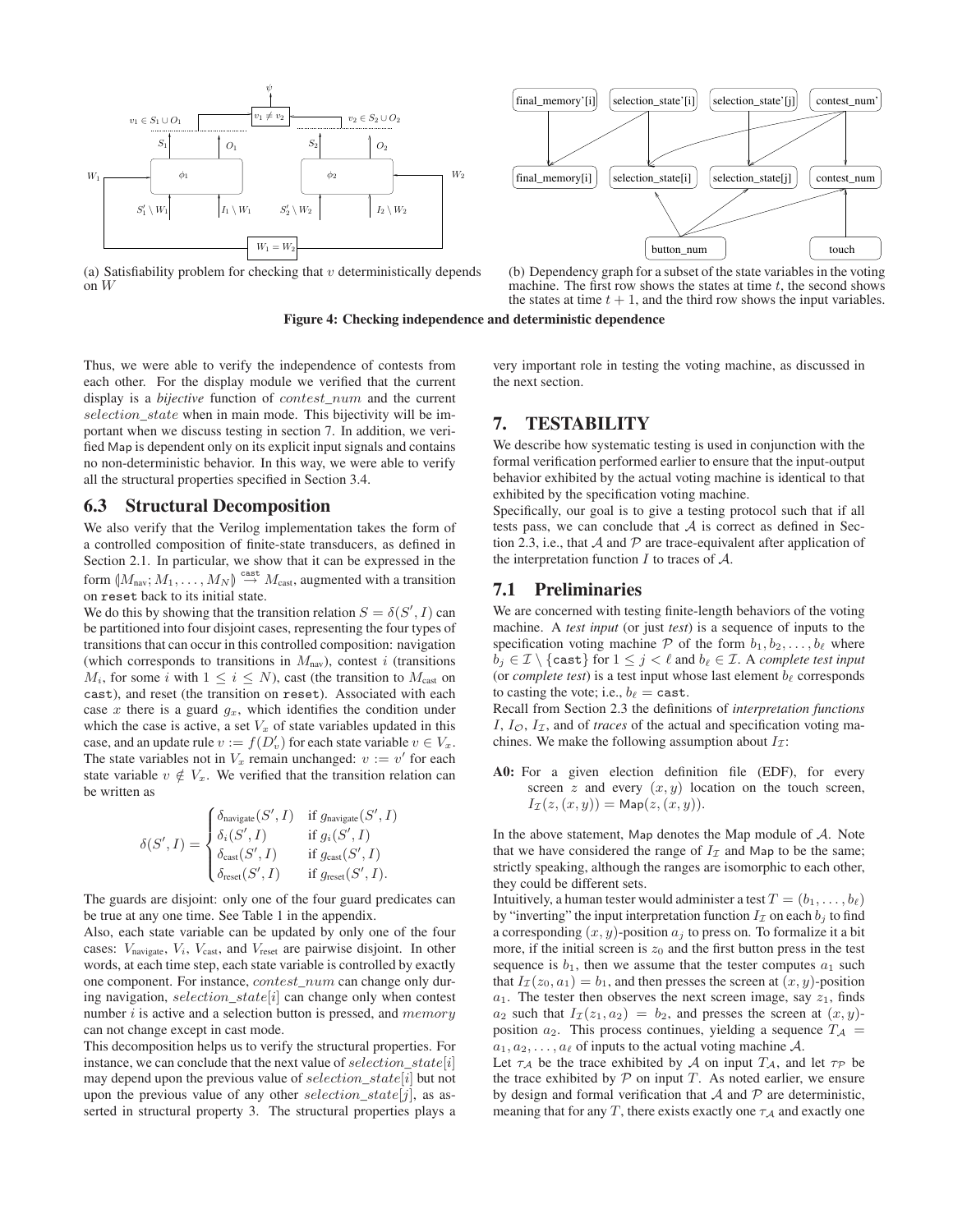$\tau_P$ . If  $I(\tau_A) = \tau_P$ , we say that A is *correct on test* T or that test T *passes*.

Intuitively, at each step, the tester will check the output screen to make sure that the voting machine appears to have responded correctly, according to their expectations about correct behavior (e.g., after selecting a candidate, the candidate should be highlighted or otherwise appear to be selected). After casting their ballot, the tester will inspect the cast vote record produced by the voting machine and check that it appears to be correct (i.e., it is consistent with the selections the tester has made during this test, according to their interpretation of the test inputs). If any of these checks fail, the human tester will fail the machine; otherwise, the human tester will pass the machine. Based upon our assumptions about human expectations, as formalized in Section 2.3, we assume that the behavior of human testers can be modelled as follows:

**A1:** We assume that there exists a single interpretation function  $I = (I_{\mathcal{I}}, I_{\mathcal{O}})$  such that, for every human tester, the human tester passes the voting machine on test  $T$  if and only if it is correct on test T.

A *test suite*  $T$  is a set of complete tests. We say that  $T$  passes if every  $T \in \mathcal{T}$  passes.

We assume that if any test fails, the voting system will not be used in an election. Therefore, we wish to identify a condition on  $T$ so that if every test in  $T$  passes, then we can be assured that  $A$  is correct in the sense defined in Section 2.3: i.e., it is trace-equivalent to  $P$  after application of the interpretation function. We identify such a sufficient condition on  $T$  in Section 7.2.

Such a result is only possible if we know that the voting machine has a certain structure. We rely upon the following properties of the actual and specification voting machines:

- **P0:** The output function of the voting machine is a bijective function of the contest number and selection state of the current contest.
- **P1:** The voting machine is a deterministic transducer.
- **P2:** The state of a contest is updated independently of the state of other contests.
- **P3:** If a navigation button is pressed, the selection state remains unchanged.
- **P4:** If a selection button is pressed, the current contest number stays unchanged.

These five properties have been formally verified for  $A$ , as described in Sections 3, 5 and 6. For  $P$ , properties P0–P4 follow from the specification given in Section 2.2.

In addition, we require another property of  $A$ :

**P5:** The electronic cast vote record that is produced when we cast the ballot is an accurate copy of the selection state for each contest.

Property P5 has been formally verified under the assumption that the machine's record of the cast vote is correctly output on persistent storage (e.g., paper) for the human to check.

#### **7.2 Coverage Criteria**

We say that a test suite  $T$  satisfies our coverage criteria if the resulting set of traces of  $P$  satisfies the following conditions:

- **C0:** (*Initial State Coverage*) There is a test in which, from the initial output screen  $z_0$ ,  $P$  receives the cast input.
- **C1:** (*Transition Coverage*)
	- **(a)** (*Selection transitions*) For every contest i, every selection state  $s_i$  within contest i, and every input  $b \in \mathcal{I}_S$ ,

there is some trace where  $P$  receives b in a state  $(i, s)$ where the *i*th component of *s* is  $s_i$ .

- **(b)** (*Navigation transitions*) For every contest i, and every input  $b \in \mathcal{I}_N$ , there is some trace where  $\mathcal P$  receives b in a state of the form  $(i, s)$ .
- **C2:** (*Output Screen Coverage*) For every contest i and every selection state  $s_i$  of  $P$  within contest i, there is some trace of  $P$  where *the last transition* within contest  $i$  ended at  $s_i$  and then at some point thereafter  $P$  receives the cast input.

Criterion C0 specifies that a human tester must verify that  $A$  and  $P$ start with the same selection state.

Criterion C1 specifies that we must cover all transitions of each  $M_i$ within  $P$  (for every *i*), and all transitions of  $M_{\text{nav}}$  within  $P$ .

Criterion C2 ensures that for every  $(i, s_i)$ , the tester gets an opportunity to view the output screen for that  $s_i$  as the last step in contest i. This in turn ensures (through properties P2 and P3) that this selection state of  $A$  for contest  $i$  appears on the cast vote record. The main purpose of this criterion is to check that the interpretation function  $I_{\mathcal{O}}$  is consistent with A's output function, call it  $\rho_{\mathcal{A}}$ , as defined by  $A$ 's Display module. Formally,  $I_{\mathcal{O}}$  must be the inverse of A's output function  $\rho_A$ . We know from Property P0 that  $\rho_A$  is invertible, and that in contest i, it is only a function of  $(i, s_i)$ , not of any  $s_j$  for  $i \neq j$ . Thus, effectively, C2 ensures that for every  $(i, s_i)$ pair, the human tester computes  $(i', s'_i) = I_{\mathcal{O}}(\rho_{\mathcal{A}}(i, s_i))$ . The test passes only if  $i = i'$  and  $s_i = s'_i$ ; i.e., only if  $I_{\mathcal{O}}$  is the inverse of  $\rho_A$ . We formalize this result in Appendix C.

## **7.3 Main Theorem**

We now state our main theorem that shows how our test coverage criteria and results of formal verification combine to ensure traceequivalence of  $A$  and  $P$  (up to an application of  $I$ ).

Recall from Section 3.2 that A is *correct* iff  $\text{Tr}(\mathcal{P}) = \{I(\tau) : \tau \in$  $\text{Tr}(\mathcal{A})$ .

THEOREM 1. *Consider a test suite* T *that satisfies coverage criteria C0–C2. Then,* T *passes if and only if* A *is correct.*

The "if" part of the above theorem follows trivially. For brevity, we only sketch out the proof of the "only if" part here, and include the full proof in Appendix C.

PROOF. (sketch) Briefly, the proof works by induction on the length of the input sequence to the voting machine.

The idea is as follows. Consider an arbitrary input sequence  $T$  to A. Due to determinism, we know that there is a single trace  $\tau_A$  of A on T. Correspondingly, we can extract the sequence  $I(\tau_A)$ , the sequence of button presses for  $P$ , and  $P$ 's trace  $\tau_P$ .

Due to coverage criterion C1, we know that each transition in  $\tau_{\mathcal{P}}$ , for each  $(i, s_i)$  pair, has been covered by some test. We case-split on the input supplied on this transition and show that in each case, the verified properties P0–P5 ensure that the contest numbers and selection states in  $I(\tau_{\mathcal{A}})$  are identical to those in  $\tau_{\mathcal{P}}$ .  $\Box$ 

## **7.4 A Sample Testing Protocol**

We present one way to meet the coverage criteria C0–C2 stated above. We assume that it is possible to provide a cast input from any screen of the voting machine. This is clearly possible for  $P$ , by definition. It is also possible in the voting machine we have designed.

The testing protocol builds upon the following ideas:

1. Due to properties P2–P4, we can cover transitions of  $M_{\text{nav}}$  and each  $M_i$  by separate tests. Note that transitions can be partitioned into two sets depending on the inputs labeling those transitions (in  $\mathcal{I}_S$  or  $\mathcal{I}_N$ ).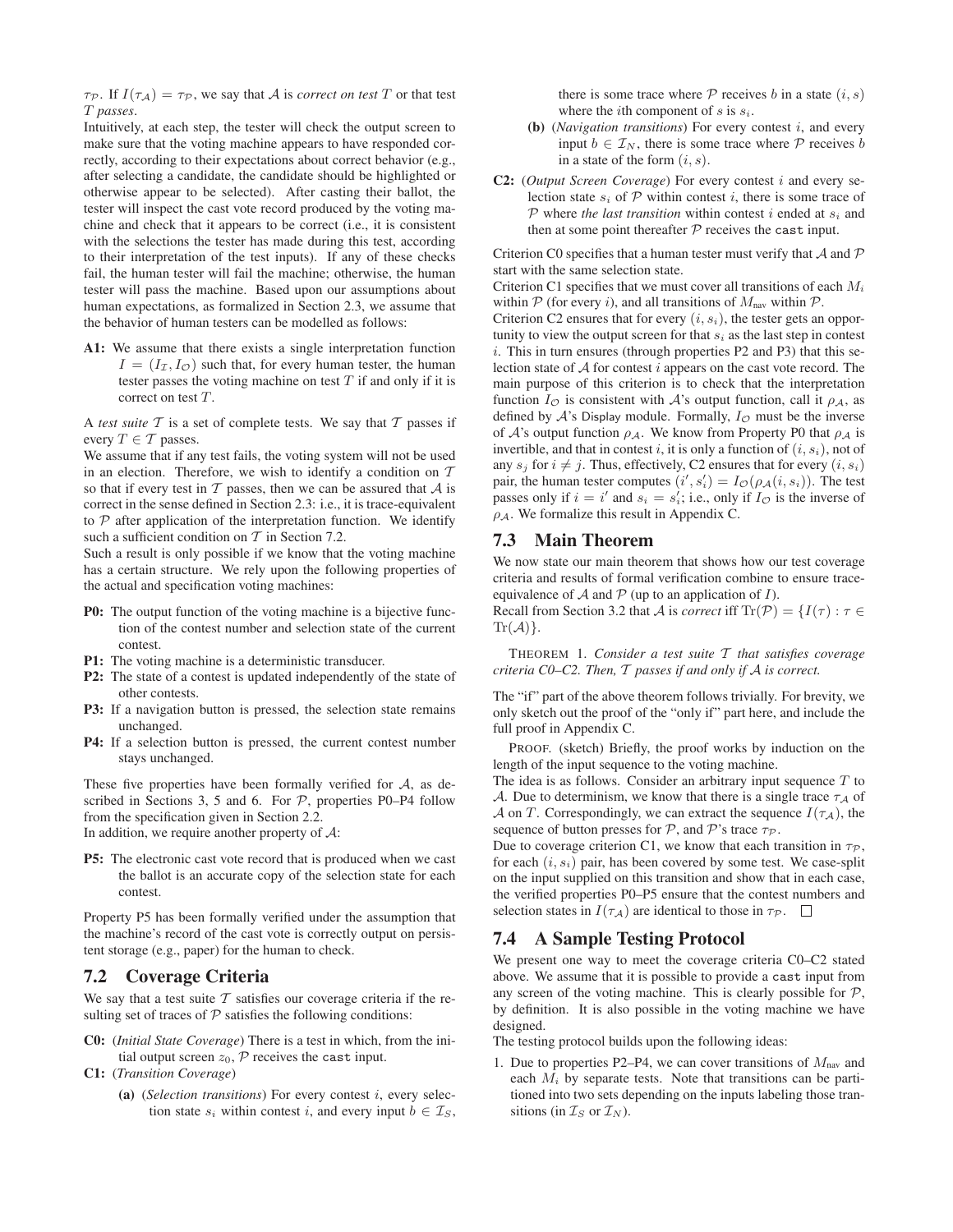- 2. Each trace makes selections in at most one contest. For each i and for each transition of  $M_i$ , there is a trace that makes no selections in any contest other than  $i$  (simply following next button presses to reach contest  $i$ ) and at some point follows this transition in  $M_i$ .
- 3. Similarly, for each transition of  $M_{\text{nav}}$ , we explore the shortest trace that ends in that transition and then a cast.

Operationally, human testers would do the following:

- 1. Supply the input sequences (prev), (next), (next, prev), (next, next), (next, next, prev), etc., each followed by a cast, and then check that the correct output is received. Each of these tests contains 0 to  $N + 1$  nexts, followed possibly by a prev, followed by a cast. These tests cover the transitions of  $M<sub>nav</sub>$ , and in particular, note that they satisfy coverage criterion C0. For N contests, there are  $O(N)$  tests of this form.
- 2. Recall that in contest i, the selection state  $s_i$  is a set  $s_i \subseteq$  $\{0, 1, \ldots, k_i - 1\}$ , subject to the constraint  $|s_i| \leq \ell_i$ , where contest *i* involves selecting at most  $\ell_i$  out of  $k_i$  possible candidates. For each contest i and for each valid selection state  $s_i$  in this contest, perform the test

 $(\texttt{next}^i, c_1, \ldots, c_j, 0, 0, 1, 1, 2, 2, \ldots, k-1, k-1, \textsf{cast}),$ 

where  $s_i = \{c_1, \ldots, c_j\}$ . Intuitively, we navigate to contest i using i nexts; we select the candidates specified by  $s_i$ ; we try de-selecting and subsequently re-selecting each selected candidate; we try selecting and subsequently de-selecting each unselected candidate; and finally we cast the ballot. If the machine is working properly, de-selecting and immediately re-selecting a candidate (or vice versa) should leave the selection state unchanged, and thus return one to the same output screen as before. In the special case of selecting exactly  $\ell_i$  candidates, i.e., where  $|s_i| = \ell_i$ , selecting an unselected candidate should have no effect, so doing that twice should also have no effect. Note that these tests satisfy coverage criteria C1 and C2. If

every contest involves selecting at most one candidate (i.e.,  $\ell_1 = \cdots = \ell_N = 1$ , there are  $O(N \cdot k)$  tests of this form.

Thus, if the voting machine is correct, this protocol certifies its correctness with  $O(N \cdot k)$  tests (assuming  $\ell_1 = \cdots = \ell_N = 1$ ).

## **8. DISCUSSION**

*Related Work.* There has been considerable prior work on using formal verification to build high-assurance systems. In many cases, the designers manually constructed a model of the system and then formally verified that the model satisfies desirable properties. In comparison, we directly verify the source code itself, which provides higher assurance. Like much prior work on high-assurance systems, we too have carefully chosen our design to be modular and to reduce the size of the correctness-critical portion of the code (the TCB) [15].

We are not the first to propose a new architecture for voting machines, with the goal of greater assurance. The "frog" architecture is based upon separating vote-selection (which is performed on one device) from vote-confirmation (which is performed on another device), to reduce the trust that is needed in the vote-selection device [5]. Later, Sastry et al. showed how to provide this functional separation with a single device, and also introduced the idea of forcibly resetting the system after each voter finishes, to ensure independence of voter sessions [26]. We borrow the idea of using resets for independence. Also, Yee et al. proposed pre-rendering of the user interface as a technique to reduce the size of the TCB, and showed that this makes it possible to build a voting machine with a rich UI in only 300–500 lines of Python code [28–30]. We

adopt the pre-rendering approach to simplify interpretation of user inputs and generation of screen images. These systems were built in a general-purpose programming language and thus rely upon the correctness of an OS, language runtime/interpreter, and language libraries; in contrast, because our system is implemented directly in Verilog, we eliminate the need for these elements (although we trust the tools that synthesize a circuit from Verilog) and thus further reduce the size of the TCB. More recently, others have built a voting machine on a FPGA platform [22]. However, none of these systems were subjected to formal verification.

Our use of determinism to help verify complex, application-specific properties was inspired by other work on verification of functional purity [10].

Many authors have explored the use of independent, orthogonal mechanisms to verify the vote totals. Today, one widely deployed example is the use of a voter-verified paper audit trail (VVPAT) printer attached to a DRE, combined with post-election audits of the VVPAT records [3, 12, 14, 18, 19, 21]. However, one recent study showed that about two-thirds of voters failed to notice errors on the summary screen [9], raising questions about the effectiveness of VVPAT records. Many researchers have studied cryptographic mechanisms for end-to-end verification that the voter's vote has been recorded and counted accurately [1, 6, 8, 20, 24, 25]. These techniques provide a way to detect problems after the fact, but may not provide any way to recover from some failures and do not proactively prevent election-day failures. For instance, if the voting machine displays the set of options inaccurately—e.g., inverting the explanation of a bond measure—the voter might be tricked into voting contrary to her intentions (previously dubbed a presentation attack [11]). Preventing these kinds of failures requires verifying the user interface logic to a high degree of assurance, as our work does. On the other hand, our approach provides no way for an ordinary voter to verify, for herself, without trust in complex technology, that her vote was recorded and counted accurately; that requires some form of independent verification. Consequently, we believe that our techniques are complementary to endto-end verification measures: it would make sense to use both.

*Analysis of Limitations.* Our general philosophy is to pare a voting machine down to the simplest possible core, and as a result our design provides only a bare minimum of functionality. We do support contests, ballot measures, propositions, and any contest that can be expressed in terms of selecting at most  $\ell$  out of a list of  $k$  options. We do not support write-ins, straight-party voting, controlled contests, or cross-endorsement. Some of these are obscure or arguably unnecessary features, but the lack of support for write-ins is a significant limitation.

Also, our system is not as flexible, in terms of the kinds of user interface designs that can be supported, as a system written in a general-purpose programming language. We require that contests be presented one per screen: contests cannot be split across two pages, and one page cannot contain more than one contest. We currently do not support alternative languages, audio output, some kinds of accessible input mechanisms (e.g., sip-and-puff devices), zoomable display, or high-contrast or reverse-color modes. Many of these would be needed before our system could be considered accessible to voters with disabilities. We do not provide a summary screen that voters can use to confirm their selections before casting their ballot; this is a significant limitation.

We have not yet implemented a module to interface with external memory; this will be necessary to store votes in non-volatile storage (e.g., on flash). It also has consequences for both the touch screen and the video output. Our synthesized voting machine in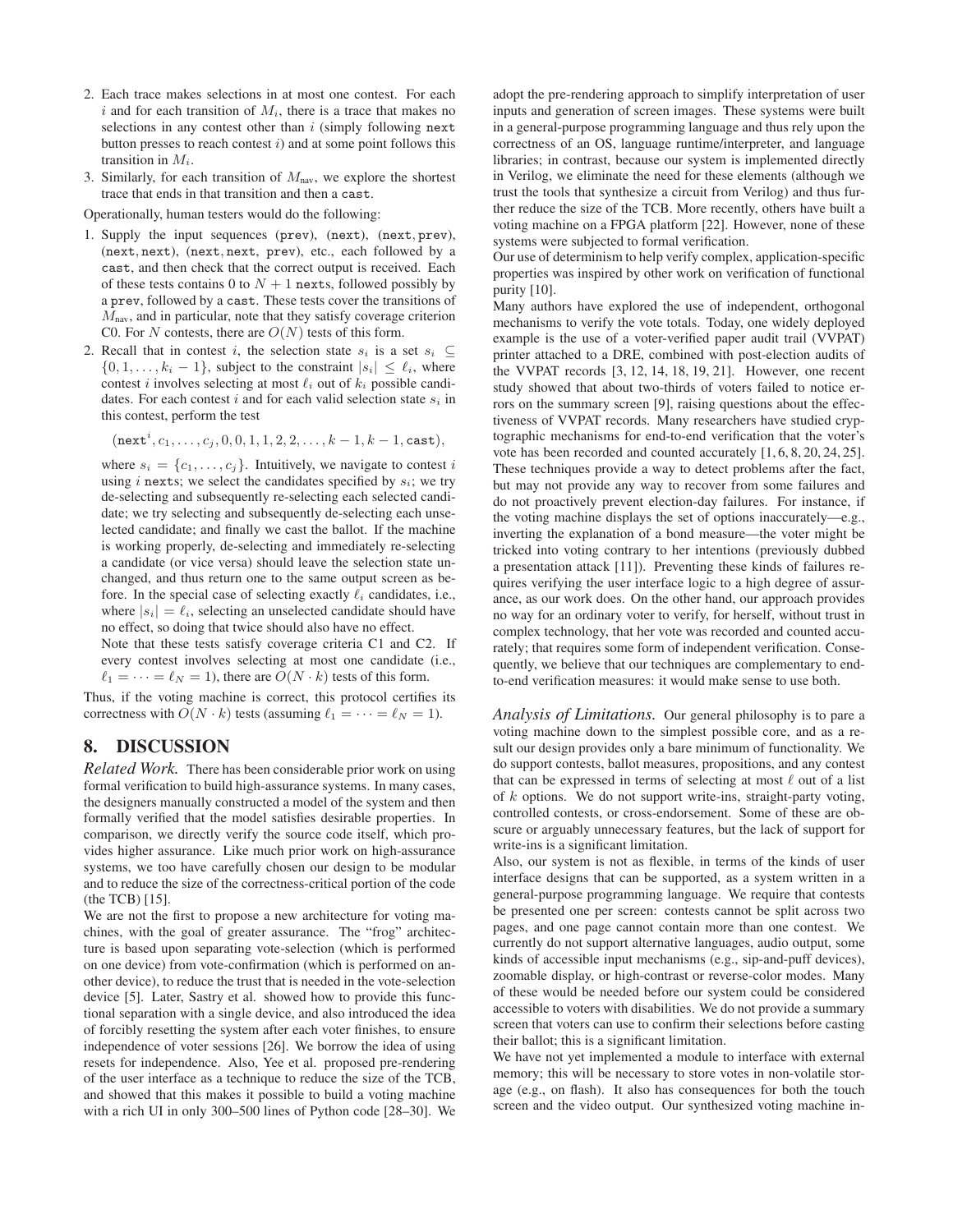cludes a module to translate analog inputs from the touchscreen to  $(x, y)$  coordinates and a module to drive an LCD display however, both these modules require access to data in the EDF. As a temporary measure, we hard-coded in values needed by the touch screen module and the video output module. In addition, in the case of the video output module we use a very simplified display. We expect the memory interface to be relatively straightforward to implement, and consequently we view these gaps as primarily a shortcoming of our implementation, rather than a fundamental limitation of our architecture.

We do not provide any kind of administrative functionality, e.g., for poll workers to configure the machine. We do not support casting of provisional ballots.

It is reasonable to suppose our architecture could be extended to provide verifiably correct implementations of some of these features, such as alternative languages and summary screens, more easily than others, such as write-ins or audio. Of course, it would be straightforward to extend our design with unverified implementations of these additional features, but we believe that it would be preferable to provide the same high level of assurance for all modes of operation of the voting machine.

## **9. CONCLUSION**

We have designed a simple finite-state voting machine guided by the goals of verification and testability. A voter's view of correct operation was formalized using the concept of a specification voting machine. We used the results of formal verification to develop coverage criteria with which human testers can provably assure, using a reasonable (polynomial) number of tests, the correct operation of a voting machine prior to an election. The code and verification results are available online at http://uclid.eecs.berkeley.edu/vvm/. Although several features remain to be addressed, the presented framework is an important step towards a fully formally-verified voting machine.

## **Acknowledgments**

We thank Brian Lam and Kristian Lyngbaek for their work on the implementation of the voting machine prototype. We also thank David Molnar and the anonymous reviewers for helpful comments on an earlier draft of this paper. This research was supported by NSF grants CNS-0524745, CNS-0644436, and CNS-0627734, SRC contract 1355.001, a University of California Chancellor's Fellowship, and an Alfred P. Sloan Research Fellowship.

## **10. REFERENCES**

- [1] B. Adida. Helios: Web-based open-audit voting. In *USENIX Security Symposium*. USENIX Association, 2008.
- [2] K. Alexander and P. Smith. Verifying the vote in 2008 presidential election battleground states, Nov. 2008. http://www.calvoter.org/issues/votingtech/pub/ pres2008\_ev.html.
- [3] A. Appel. Effective audit policy for voter-verified paper ballots. Presented at 2007 Annual Meeting of the American Political Science Association, Sept. 2007. http://www.cs. princeton.edu/~appel/papers/appel-audits.pdf.
- [4] Beaver SMT solver for bit-vector arithmetic. http://uclid.eecs.berkeley.edu/beaver/.
- [5] S. Bruck, D. Jefferson, and R. L. Rivest. A modular voting architecture ("Frogs"). In *Workshop on Trustworthy Elections*, August 2001. http: //www.vote.caltech.edu/wote01/pdfs/amva.pdf.
- [6] D. Chaum, R. Carback, J. Clark, A. Essex, S. Popoveniuc, R. L. Rivest, P. Y. Ryan, E. Shen, and A. T. Sherman. Scantegrity II: End-to-end verifiability for optical scan election systems using invisible ink confirmation codes. In *EVT'08: Proceedings of the 2008 USENIX/Accurate Electronic Voting Technology Workshop*.
- [7] E. M. Clarke, O. Grumberg, and D. A. Peled. *Model Checking*. MIT Press, 2000.
- [8] M. R. Clarkson, S. Chong, and A. C. Myers. Civitas: Toward a secure voting system. In *Proceeding of the 2008 IEEE Symposium on Security and Privacy*.
- [9] S. P. Everett. *The Usability of Electronic Voting Machines and How Votes Can Be Changed Without Detection*. PhD thesis, Rice University, 2007.
- [10] M. Finifter, A. Mettler, N. Sastry, and D. Wagner. Verifiable functional purity in Java. In *ACM CCS 2008*.
- [11] D. Jefferson. New concerns about electronic voting: What VVVPAT cannot fix, Apr. 2004. Personal communication.
- [12] D. Jefferson, E. Ginnold, K. Midstokke, K. Alexander, P. Stark, and A. Lehmkuhl. Evaluation of Audit Sampling Models and Options for Strengthening California's Manual Count, July 2007. http://www.sos.ca.gov/elections/ peas/final\_peaswg\_report.pdf.
- [13] S. Jha, R. Limaye, and S. A. Seshia. Beaver: Engineering an efficient SMT solver for bit-vector arithmetic. In *Proc. Computer-Aided Verification (CAV)*, LNCS 5643. Springer, 2009.
- [14] D. W. Jones. Auditing elections. *Communications of the ACM*, 47(10):46–50, Oct. 2004. http://www.cs.uiowa. edu/~jones/voting/cacm2004.shtml.
- [15] D. W. Jones. *Minimizing the Trusted Base*, Dec. 2004. Presentation for the CSTB Framework for Understanding Electronic Voting, http://www.cs.uiowa.edu/~jones/ voting/nas-cstb2004a.shtml.
- [16] P. McDaniel, M. Blaze, G. Vigna, and et al. EVEREST: Evaluation and Validation of Election-Related Equipment, Standards and Testing, Dec 2007. http://www.sos.state.oh.us/SOS/upload/everest/ 14-AcademicFinalEVERESTReport.pdf.
- [17] K. McMillan. Cadence SMV, 1998. http://www.kenmcmil.com/.
- [18] R. Mercuri. *Electronic Vote Tabulation Checks & Balances*. PhD thesis, School of Engineering and Applied Science of the University of Pennsylvania, 2000.
- [19] R. Mercuri. A better ballot box? *IEEE Spectrum*, 39(10):46–50, Oct 2002.
- [20] C. A. Neff. A verifiable secret shuffle and its application to e-voting. In *8th ACM Conference on Computer and Communications Security (CCS 2001)*.
- [21] L. Norden, A. Burstein, J. L. Hall, and M. Chen. Post-Election Audits: Restoring Trust in Elections, Aug. 2007. http://www.brennancenter.org/page/-/d/ download\_file\_50227.pdf.
- [22] E. Öksüzoğlu and D. S. Wallach. VoteBox Nano: A Smaller, Stronger FPGA-based Voting Machine. In *EVT/WOTE '09: Proceedings of the 2009 USENIX/Accurate Electronic Voting Technology Workshop / Workshop on Trustworthy Elections*.
- [23] A. Pnueli. The Temporal Logic of Programs. In *FOCS*, IEEE Press, pp. 46–57, 1977.
- [24] P. Y. A. Ryan and S. Schneider. Prêt à voter with re-encryption mixes. In *ESORICS*. Springer-Verlag, 2006.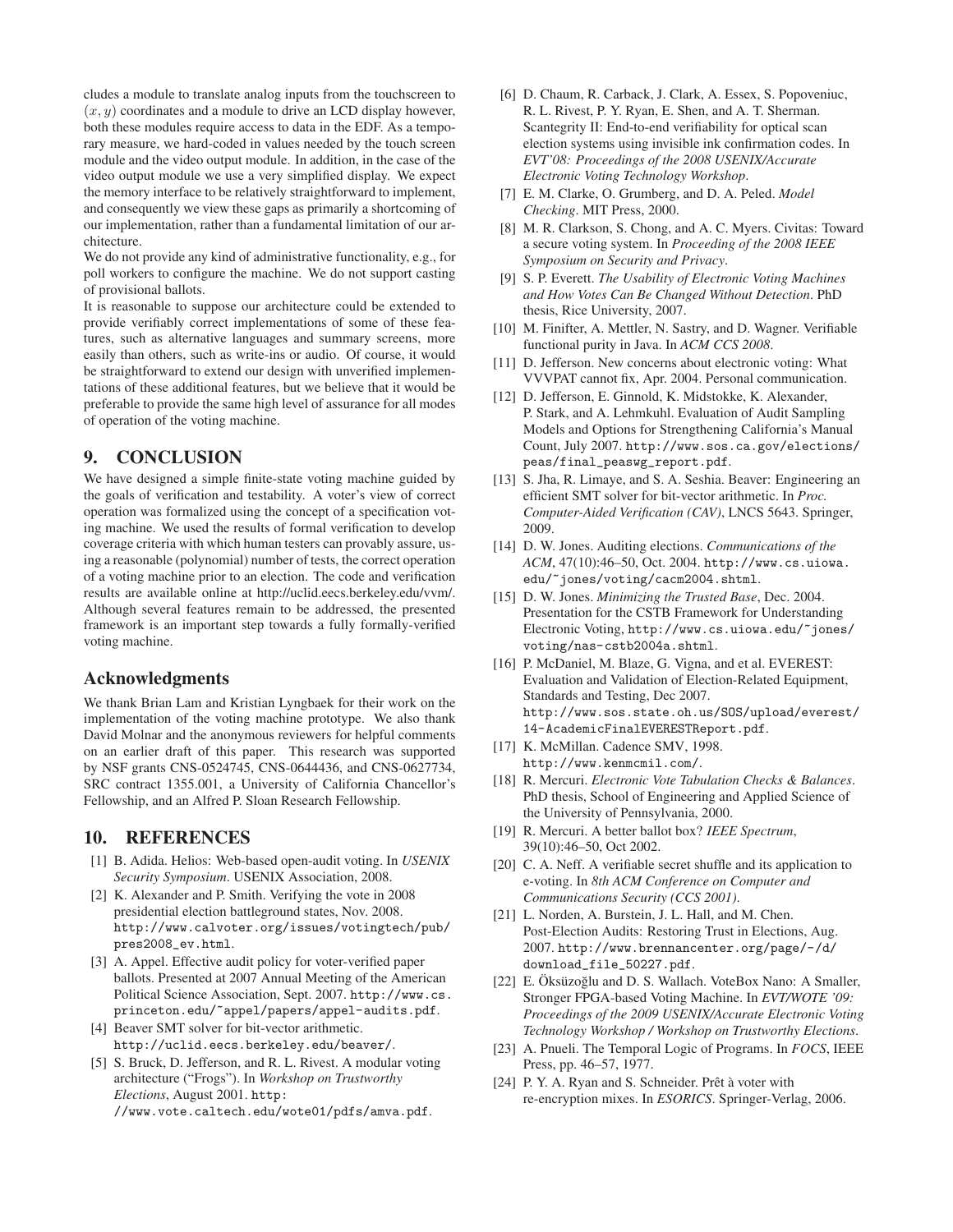- [25] D. Sandler, K. Derr, and D. S. Wallach. VoteBox: a tamper-evident, verifiable electronic voting system. In *USENIX Security Symposium*. USENIX Association, 2008.
- [26] N. Sastry, T. Kohno, and D. Wagner. Designing voting machines for verification. In *USENIX Security Symposium*, 2006.
- [27] T. Terauchi and A. Aiken. Secure information flow as a safety problem. Technical Report UCB/CSD-05-1396, EECS Department, University of California, Berkeley, Jun 2005.
- [28] K.-P. Yee. Extending prerendered-interface voting software to support accessibility and other ballot features. In *EVT'07: Proceedings of the 2007 USENIX/Accurate Electronic Voting Technology Workshop*.
- [29] K.-P. Yee. *Building Reliable Voting Machine Software*. PhD thesis, UC Berkeley, 2007.
- [30] K.-P. Yee, D. Wagner, M. Hearst, and S. M. Bellovin. Prerendered user interfaces for higher-assurance electronic voting. In *EVT'06: Proceedings of the 2006 USENIX/Accurate Electronic Voting Technology Workshop*.
- [31] Yices SMT solver. http://yices.csl.sri.com/.
- [32] L. Zhang and S. Malik. The quest for efficient boolean satisfiability solvers. In *CADE-18: Proceedings of the 18th International Conference on Automated Deduction*, London, UK, 2002. Springer-Verlag.

## **APPENDIX**

## **A. BEHAVIORAL PROPERTIES**

We formalize the behavioral properties from Section 3.3 in LTL.

- 1. At any given time, no more than one contest can be active.  $G(ss\_selector[0] + \cdots + ss\_selector[context\ number 1 \leq 1$
- 2. A contest  $i$  is active if and only if the current contest number is i.

 $G((context\_num = i \land ss\_enable) \iff ss\_selector[i])$ 

3. The total number of candidates selected for any contest is not more than the maximum allowed as given by the election definition file.

 $G(reset \to XG(total\_selections \leq max\_selections))$ where  $total\_selection_s = selection\_state[0] + \cdots +$  $selection\_state[number\ of\ candidates -1].$ 

4. The selection state of a contest can not change if ss\_selector and reset are not set. Note that in the case where  $selection\_state[i]$  starts low, it suffices to check that it remains low if  $ss\_selector$  is not set regardless of the value of reset.

$$
\begin{array}{l}\forall i\ G((\neg reset \bigwedge \neg ss\_selector \bigwedge selection\_state[i]) )\\ \quad\rightarrow X(selection\_state[i]))\\ \forall i\ G((\neg ss\_selector \bigwedge \neg selection\_state[i]) )\\ \quad\rightarrow X(\neg selection\_state[i]))\end{array}
$$

5. The selection state of a contest can not change if the pressed button is not within the set of valid selection buttons. Thus, the next, prev, and cast buttons cannot affect the selection state of any contest.

$$
\forall i \ G(\neg reset \land button\_num \notin \mathcal{B}_{sel} \land selection\_state[i]) \n\rightarrow X(\text{selection\_state}[i])) \n\forall i \ G((button\_num \notin \mathcal{B}_{sel} \land \neg selection\_state[i]) \n\rightarrow X(\neg selection\_state[i]))
$$

6. Setting reset clears the selection state for all contests.  $\forall i \ G(reset \rightarrow X(\neg selection\_state[i]))$ 

7. On reset, the current contest number and cast are reset and selection mode is disabled.

 $G((reset \rightarrow X(\neg cast \land \neg ss\_enable \land \neg contest\_num))$ 

- 8. Once the voting machine enters cast mode, cast is not cleared until the next cycle of the voting machine beginning with reset.  $G(reset \to (XG(cast \to cast U reset)))$
- 9. Once the voting machine enters cast mode, the selection states of all the contests become frozen and do not change until the next cycle beginning with reset.  $G(reset \to (XG(cast \to \neg ss\_enable \, U \, reset)))$
- 10. Selection of a candidate and casting of votes can not take place at the same time.

 $reset \rightarrow XG(\neg (cast \land ss\_enable))$ 

## **B. THE TRANSITION RELATION**

In Table 1, we show how each of the component of the transition relation can be expressed as a set of guarded update rules. Further, these components are disjoint in their guards. If none of the guards are true, there is no change in the state of the voting machine. Also, in one voting cycle between resets, any state variable is updated only by one component of the transition relation.

## **C. PROOF OF THEOREM 1**

We prove Theorem 1 (from Section 7.3) using induction on the length of the input sequence.

Our proof makes use of the following lemma.

LEMMA 1. *Suppose that a test suite satisfying coverage criterion C2 passes. If there exists a trace of* A *s.t. its state at an arbitrary step j has contest number i and selection state*  $s_i$  *in contest i*, and the output screen of A at step *j* is *z*, then  $I_{\mathcal{O}}(z) = (i, s_i)$ .

PROOF. Denote the output function of  $A$  by  $\rho_A$ . From Property P0, we know that  $\rho_A$  is a function only of i and  $s_i$ . Thus,  $z =$  $\rho_{\mathcal{A}}(i, s_i)$ .

By Coverage Criterion C2, there exists some test  $T$  in which the last screen in contest  $i$  is  $z$  and then some time later the vote is cast. By Property P2 and P3,  $s_i$  should appear on the cast vote record as the selection state of the *i*th contest. If  $A$  is correct on test T, it implies that the selection state of  $P$  in contest i at step j is also  $s_i$ , matching the cast vote record. Moreover, since  $T$  passed, it must also hold that  $I_{\mathcal{O}}(z)$  matches  $\mathcal{P}$ 's output at step j. Thus,  $I_{\mathcal{O}}(z) = (i, s_i). \quad \Box$ 

Since we have proved the above lemma for arbitrary i,  $s_i$ , and z, the following corollary is also obtained:

COROLLARY 1. *If a test suite satisfying coverage criterion C2 passes, then*  $I_{\mathcal{O}}$  *is the inverse of*  $\rho_{\mathcal{A}}$ *.* 

We now return to the proof of the main theorem.

PROOF. (Theorem 1)

Consider an input sequence  $A = (a_1, a_2, \dots, a_\ell)$  to A of finite but arbitrary length. Each  $a_i$  is an  $(x, y)$ -location on the touch screen. Let  $\tau_A = (z_0, a_1, z_1, a_2, z_2, \dots, z_\ell)$  be the trace of A on this input sequence. By determinism of A (Property P1), we know that  $\tau_A$  is unique. Also, we have

$$
I(\tau_{\mathcal{A}})=(I_{\mathcal{O}}(z_0),I_{\mathcal{I}}(z_0,a_1),I_{\mathcal{O}}(z_1),I_{\mathcal{I}}(z_1,a_2),\ldots,I_{\mathcal{O}}(z_{\ell})).
$$

The sequence of button presses corresponding to  $A$  is

 $(I_{\mathcal{I}}(z_0, a_1), I_{\mathcal{I}}(z_1, a_2), \ldots, I_{\mathcal{I}}(z_{\ell-1}, a_{\ell})).$